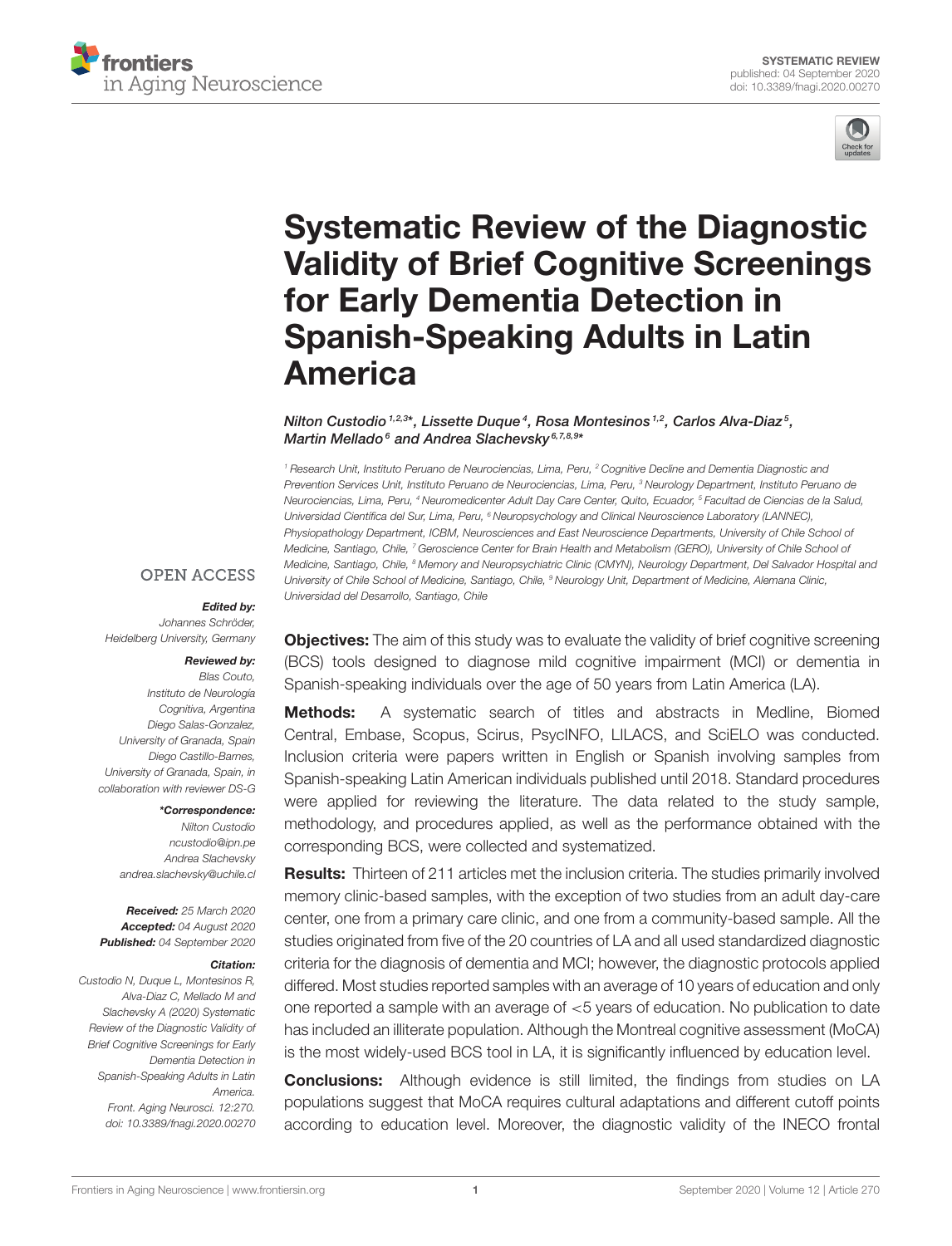screening (IFS) test should be evaluated in populations with a low level of education. Given the heterogeneity that exists in the levels of education in LA, more studies involving illiterate and indigenous populations are required.

Keywords: cognitive screening, dementia, Alzheimer's disease, mild cognitive impairment, MoCA, Latin America

# INTRODUCTION

Dementia has become a public health priority in Latin America (LA) owing to the increasing life expectancy of the population, which has led to escalating rates of neurological disorders [\(Custodio et al., 2017c\)](#page-11-0). The number of people with dementia in LA is expected to rise fourfold by 2050 [\(Parra et al.,](#page-12-0) [2018\)](#page-12-0). By 2020, it is estimated that 89.28 million people will be living with dementia in low- and middle-income countries (LMICs), compared with 42.18 million in high-income nations [\(Bongaarts, 2009\)](#page-10-0). Timely diagnosis is one of the most promising strategies for addressing dementia and reducing patient and caregiver morbidity [\(Watson et al., 2018\)](#page-12-1). However, dementia is significantly underdiagnosed, especially in LMICs. Indeed, some studies have suggested that only 3% of dementia patients are diagnosed by their primary care providers in these countries [\(Chong et al., 2016\)](#page-10-1), and it is estimated that 77% of dementia cases in Brazil go undiagnosed [\(Nakamura et al., 2015\)](#page-11-1). Barriers to dementia diagnosis that are particularly relevant to LA include inadequate physician training [\(Olavarría et al., 2016;](#page-12-2) Mansfield et al., [2019\)](#page-11-2), especially among primary care providers (Saxena et al., [2007;](#page-12-3) [Parra et al., 2018\)](#page-12-0); lack of knowledge about different types of dementia, such as frontotemporal dementia (FTD) [\(Gleichgerrcht et al., 2011;](#page-11-3) [Custodio et al., 2018a\)](#page-10-2); language barriers; the stigma associated with age-related health problems; insufficient access to healthcare; a lack of diagnostic protocols; and scarcity of neuropsychological services [\(Custodio et al.,](#page-11-0) [2017c;](#page-11-0) [Parra et al., 2018\)](#page-12-0).

The brief cognitive screen (BCS) is an instrument used to detect signs of dementia that does not include caregiver or information interviews. BCSs can be a useful tool for timely dementia detection, and can be used both for screening the general geriatric population and confirming the presence of a cognitive disorder in people with clinical suspicion of dementia [\(Brown, 2014;](#page-10-3) [Velayudhan et al., 2014\)](#page-12-4).

BCSs are routinely used in clinical practice, both to detect cognitive decline or dementia and to monitor disease evolution and treatment response [\(Carnero-Pardo, 2014\)](#page-10-4). A positive screening result can provide a "wake-up call" to providers and caregivers that a detailed cognitive evaluation is indicated [\(Zucchella et al., 2018\)](#page-12-5). BCSs are crucial for identifying the presence of a cognitive syndrome and initiating the diagnostic process, which may include supporting tests such as blood tests, brain imaging, and eventually a formal neuropsychological evaluation [\(Brown, 2014;](#page-10-3) [Custodio et al., 2018b;](#page-11-4) [Parra et al.,](#page-12-0) [2018\)](#page-12-0).

An appropriate BCS should fulfill the following characteristics: Administration time should be brief (no longer than 5 min for primary care or 10 min for specialist care) and require minimal additional material; the tools should be user-friendly and easy to administer and score; studies that provide norms and show that the instrument has appropriate psychometric properties should be available [\(Carnero-Pardo,](#page-10-4) [2014\)](#page-10-4); the tool should be applicable to all patients regardless of education level, sociodemographic characteristics, and ethnic or cultural group; finally, it is important that the BCS can be administered by any professional (specialists, primary care physicians, or other nonmedical personnel) and in any location (home, outpatient office, or hospital). Evidence suggests that physicians and primary care nurses, if adequately trained, are capable of performing dementia screening with reasonable accuracy, using clinical observations and routine tests, during a typical office visit [\(Prince et al., 2011\)](#page-12-6). With a few hours of training, community health workers in LMICs can identify signs of dementia with a positive predictive value of 66% [\(Ramos-Cerqueira et al., 2005\)](#page-12-7).

The mini-mental state examination (MMSE) is the most widely used of the available BCS tools, and has been validated in LA [\(Ostrosky-Solís et al., 2000;](#page-12-8) [Rosselli et al., 2000;](#page-12-9) De Beaman et al., [2004;](#page-11-5) [Franco-Marina et al., 2010\)](#page-11-6). However, this method has several drawbacks. Administration is not standardized; the cultural and socioeconomic characteristics of the patient may bias scores, and the tool can detect dementia only in individuals with at least 5 years of education; the tool does not measure executive function; finally, the MMSE can only detect moderate or advanced dementia, and is not sensitive to early-stage Alzheimer's disease dementia (ADD) or non-Alzheimer's dementias [\(Dubois et al., 2000\)](#page-11-7). Recently, other BCSs have been proposed as substitutes, such as the Montreal cognitive assessment (MoCA) [\(Gómez et al., 2013;](#page-11-8) Pereira-Manrique and Reyes, [2013;](#page-12-10) [Gil et al., 2014;](#page-11-9) [Pedraza et al., 2016;](#page-12-11) [Aguilar-Navarro et al., 2017;](#page-10-5) [Delgado et al., 2017\)](#page-11-10), Addenbrooke's cognitive examination (ACE) [\(Sarasola et al., 2005;](#page-12-12) Custodio et al., [2012;](#page-11-11) [Herrera-Pérez et al., 2013\)](#page-11-12), ACE-III [\(Bruno et al.,](#page-10-6) [2017\)](#page-10-6), and Addenbrooke's cognitive examination-revised (ACE-R) [\(Torralva et al., 2011;](#page-12-13) [Muñoz-Neira et al., 2012a;](#page-11-13) [Ospina,](#page-12-14) [2015\)](#page-12-14), as well as complimentary tools designed to measure specific domains such as the memory alteration test (M@T) [\(Custodio et al., 2014,](#page-11-14) [2017a\)](#page-11-15), INECO frontal screening (IFS) [\(Torralva et al., 2009;](#page-12-15) [Ihnen Jory et al., 2013;](#page-11-16) [Custodio et al.,](#page-11-17) [2016\)](#page-11-17), and frontal assessment battery (FAB; [Dubois et al., 2000\)](#page-11-7).

For use in LA, a BCS tool should be adapted, standardized, and validated for the region [\(Dua et al., 2011\)](#page-11-18). To reflect the sociodemographic characteristics of older adults in LA, which include high indices of illiteracy and the presence of indigenous populations, data should also be available for individuals from both urban and rural areas and with various levels of education, including illiterate individuals [\(Carnero-Pardo, 2014;](#page-10-4) [UNESCO,](#page-12-16) [2015,](#page-12-16) [2017;](#page-12-17) [Instituto Nacional de Estadística e Informática.,](#page-11-19) [2018\)](#page-11-19). Although several reviews are available for BCSs in other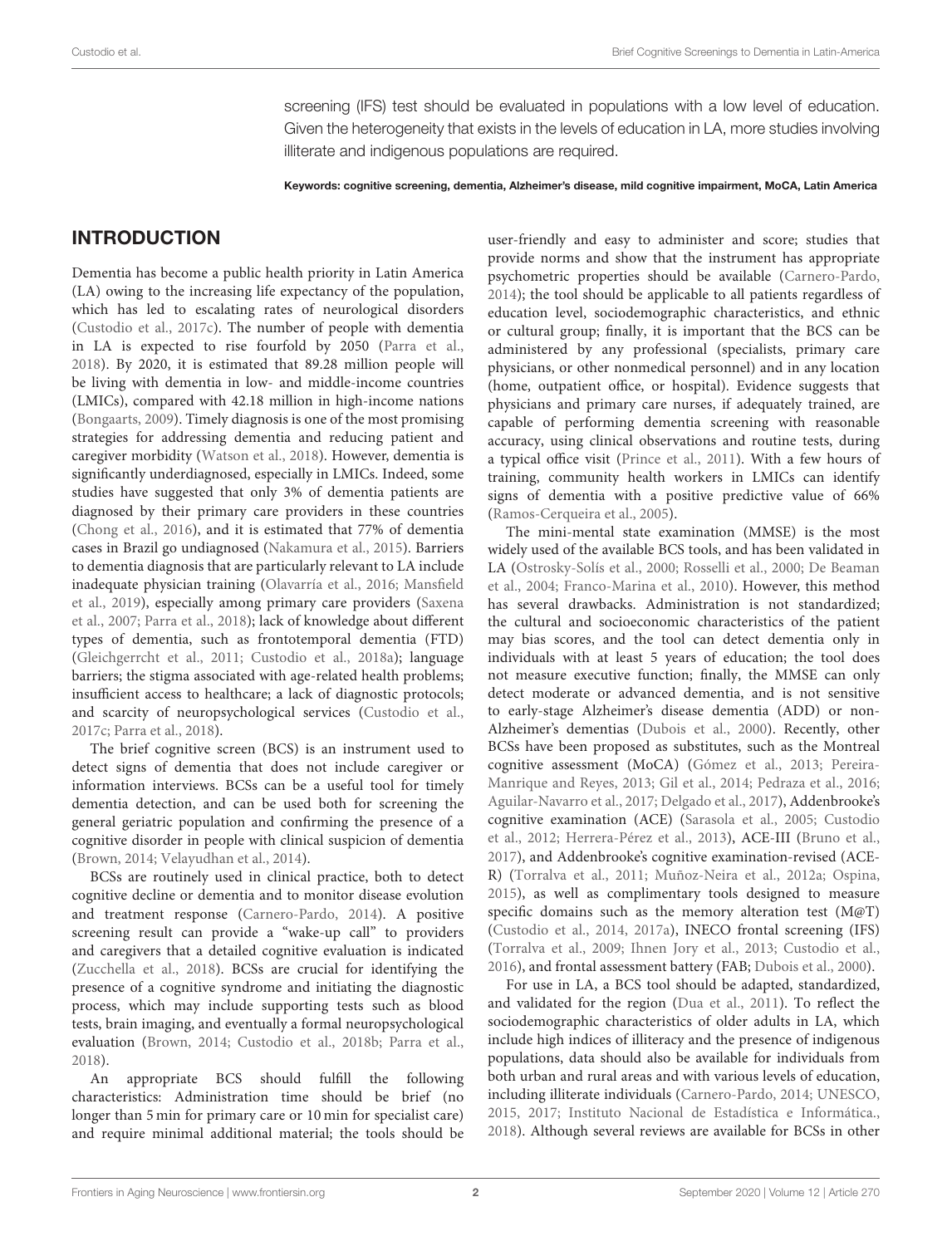countries and continents [\(Paddick et al., 2017;](#page-12-18) [De Roeck et al.,](#page-11-20) [2019;](#page-11-20) [Magklara et al., 2019\)](#page-11-21), no critical BSC-related reviews have been published for LA populations. Therefore, the objective of this article is to review studies on BCS designed to discriminate between normal cognition and mild cognitive impairment (MCI) or dementia in Spanish-speaking individuals over the age of 50. We also discuss the diagnostic accuracy of BCS methods designed to discriminate between amnestic MCI (aMCI) or early AD and normal cognition in Spanish-speaking individuals over the age of 50 years.

# METHODS

### Search Criteria

Suitable published studies were identified by searching the following databases: Medline, Biomed Central, Embase, Scopus, Scirus, PsycINFO, LILACS, and SciELO. Three of the authors (RM, MM, and LD) independently searched for articles associated with the following terms in English: [(Dementia) OR (Cognitive Impairment)] AND [(Screening) OR (questionnaires) OR (brief cognitive screening) OR (validity)] AND [("Latin America" OR "Hispanic American" OR "South America" OR "Caribbean" OR "Latinos" OR "Mexico" OR "Colombia" OR "Argentina" OR "Chile" OR "Peru")]. Next, the authors performed a search for the same terms in Spanish. The authors searched for articles published between 1953 and July 30, 2018, considering that PRISMA for Systematic Review [\(Moher et al., 2015\)](#page-11-22).

#### Inclusion/Eligibility Criteria

Study titles and abstracts were independently read by RM, MM, and LD to exclude duplications or articles unrelated to the validation of a BCS. After obtaining the full text of each article, the following inclusion criteria were applied: the study was carried out on Spanish-speaking individuals over the age of 50; a standardized protocol was used for the diagnostic process; the study was carried out in a memory clinic or research center based in LA; BCSs took less than 15 min to administer; psychometric measures (content validity, criterion validity, internal consistency, and diagnostic validity) were available; and the BCS was compared with gold-standard diagnostic criteria (including the last three versions of the Diagnostic and Statistical Manual of Mental Disorders [DSM]; diagnosis by a neurologist, psychiatrist, or geriatrician; or diagnosis based on a detailed neuropsychological evaluation). BCSs were included irrespective of the type of dementia evaluated.

## Exclusion Criteria

Studies were excluded if they were based on tests administered by telephone, self-evaluations, and caregiver or informant interviews, or if the analysis was limited to a simple correlation between the BCS and a previously established neuropsychological battery. Studies were excluded if the tests evaluated were detailed neuropsychological batteries or screenings for cognitive decline secondary to depression, traumatic brain injury, or cerebrovascular disorder.

## Selection of Studies

The full text of every article was read by NC and CA. These authors analyzed the data on the process of translating or culturally adapting the tool when the original BCS was written in a language other than Spanish. The quality of the translation and cultural adaptation procedures reported were evaluated using the Manchester translation reporting questionnaire (MTRQ) and Manchester cultural adaptation reporting questionnaire (MCAR), respectively. Both the MTRQ and MCAR (Landis and Koch, [1977\)](#page-11-23) are seven-point scales developed by the Center for Primary Care Research at the University of Manchester to quantify the quality of procedures reported for translation and cultural adaptation of neuropsychological evaluations. For BCSs originally written in Spanish, only the MCAR was applied. Studies were included in this analysis if they received a score of at least 2a on the MTRQ and MCAR. Given that there are several Spanish-language versions available for the MoCA, and that the original authors have not authorized these versions, we analyzed studies that met the above inclusion/exclusion criteria. When necessary, authors were contacted to obtain the full text of the study or additional unpublished data.

# Analysis and Evaluation of BCSs

NC, MM, and LD recorded specific data for each study, including the author name(s), year, and complete title of the publication; site where the research was performed (specifically, the location from which the study sample was recruited); study objectives; type of BCS used; cognitive domains evaluated, categorizing each study as a domain-specific or global evaluation; geographic location; institution that performed the research; type of dementia evaluated; and diagnostic utility. The quality of the BCS was evaluated according to the following properties: content validity, internal consistency, criterion validity, construct validity, reproducibility, diagnostic accuracy, floor/ceiling effects, and interpretability (see **[Table 1](#page-3-0)**). Each evaluated property was scored separately by two authors (RM and MM) as positive, negative, or indeterminate. In general, a positive score was assigned if the characteristics of the property were mentioned in the study design and described in detail in the methods and analysis of results. A negative score was assigned if the characteristics of the property did not meet these criteria. A score of "indeterminate" was assigned if the characteristics of each property were mentioned in a general manner in the study design, but a detailed description was not included in the methods and analysis of results. A score of "indeterminate" was also assigned if the characteristics of the property were not mentioned or described in the methods or analysis of results.

# RESULTS

## Studies Included

After reading the abstract and full text of each study, our search identified 32 studies on BCSs to detect cognitive decline or dementia carried out in LA. The selection process is depicted in the flowchart in **[Figure 1](#page-4-0)**. After applying the inclusion criteria, 18 studies were excluded for the following reasons: two for the absence of a standardized diagnostic protocol for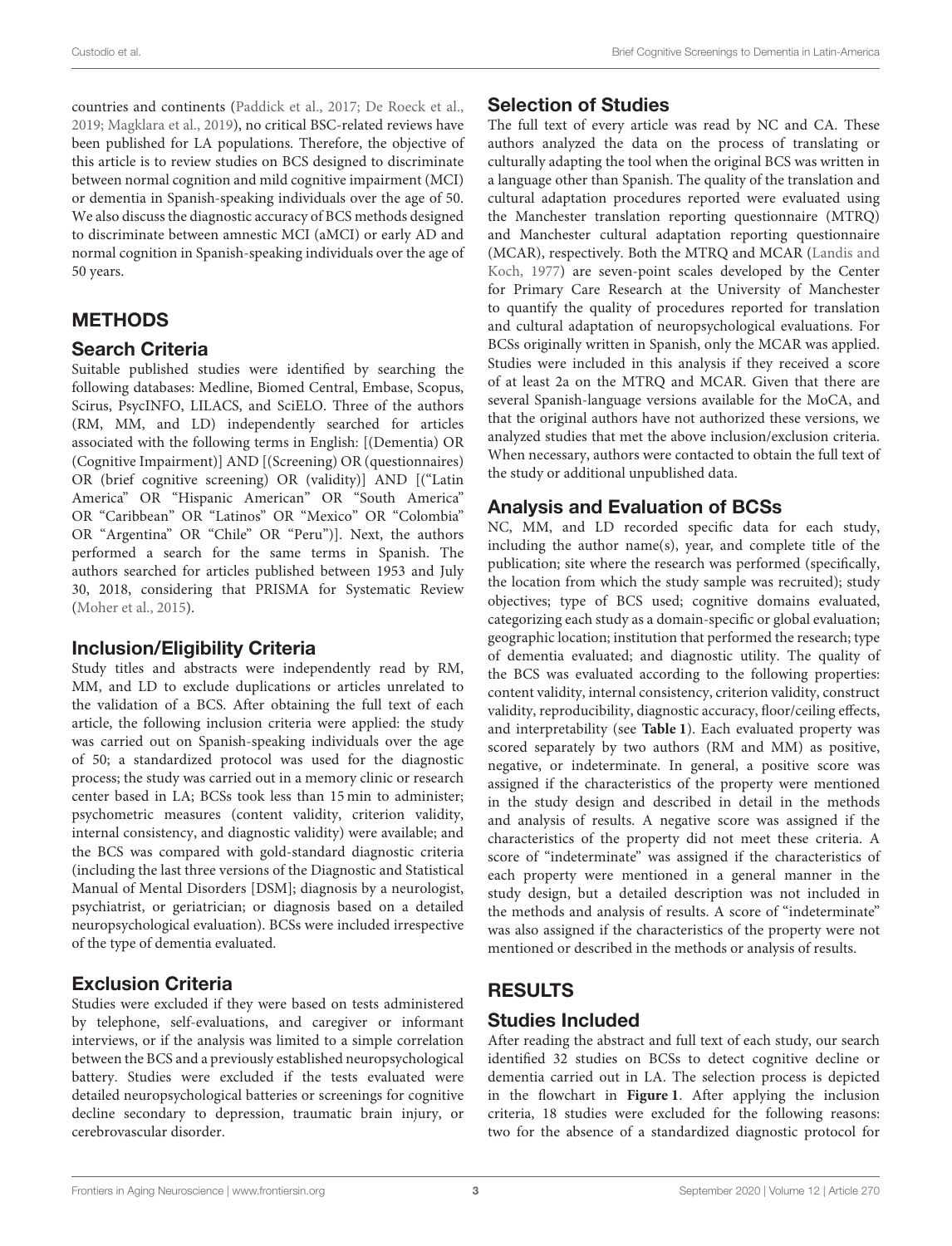#### <span id="page-3-0"></span>TABLE 1 | Evaluation criteria for studies on BCS.

| Type of criteria             | <b>Definition</b>                                                                                                                                                                                                                                                                                                                                                                                                                                                                                                                                                                                                                                                                                                                                                                                                                                                                                                                                                                                                                                                                                                                                                                                                                                                                                                                                                               | Criteria for a positive score                                                                                                                                                                                                                                                                                                    |  |  |
|------------------------------|---------------------------------------------------------------------------------------------------------------------------------------------------------------------------------------------------------------------------------------------------------------------------------------------------------------------------------------------------------------------------------------------------------------------------------------------------------------------------------------------------------------------------------------------------------------------------------------------------------------------------------------------------------------------------------------------------------------------------------------------------------------------------------------------------------------------------------------------------------------------------------------------------------------------------------------------------------------------------------------------------------------------------------------------------------------------------------------------------------------------------------------------------------------------------------------------------------------------------------------------------------------------------------------------------------------------------------------------------------------------------------|----------------------------------------------------------------------------------------------------------------------------------------------------------------------------------------------------------------------------------------------------------------------------------------------------------------------------------|--|--|
| Content validity             | Refers to the extent to which the BCS represents all aspects of the domains<br>assessed (Streiner and Norman, 2003; Terwee et al., 2007). Includes description of<br>the population to which the BCS is to be applied and evaluation of the BCS by<br>dementia experts with at least two years of experience in cognitive and<br>neuropsychological evaluation who responded to the content validity questionnaire.<br>This questionnaire should contain the conceptual and operational definitions of the<br>cognitive domains assessed and their respective indicators. The definition of each<br>indicator should indicate how to administer the measure and provide instructions for<br>scoring the corresponding domain. The experts should also be asked to assess the<br>capacity of each subtest to evaluate the given cognitive domain, the capacity of each<br>subtest to measure the corresponding indicator, and the clarity of the administration<br>and scoring instructions. The experts should have the opportunity to provide<br>observations and commentary as a basis for consensus discussions within the<br>research team (which should consist of neurologists, geriatricians, psychiatrists,<br>neuropsychologists, and/or other specialists) as well as discussions regarding<br>suggestions and changes to the initially-proposed version of the tool. | A positive score was assigned if the authors:<br>- Described the population and used a content<br>validity questionnaire to obtain approval by<br>expert consensus.                                                                                                                                                              |  |  |
| Internal<br>consistency      | Refers to the homogeneity of items within a cognitive domain on the BCS, the<br>correlation between domain and composite scores, and the assessment of whether<br>these measures truly evaluate the same concept (Streiner and Norman, 2003; Terwee<br>et al., 2007). Internal consistency should be measured using Cronbach's alpha. The<br>effect of successively removing single items from the BCS on the Cronbach's alpha<br>value should be evaluated.                                                                                                                                                                                                                                                                                                                                                                                                                                                                                                                                                                                                                                                                                                                                                                                                                                                                                                                    | A positive score was assigned if Cronbach's<br>alpha was $\geq$ 070.                                                                                                                                                                                                                                                             |  |  |
| Criterion validity           | Refers to the extent to which a BCS score is related to another applicable measure,<br>ideally a "gold standard."                                                                                                                                                                                                                                                                                                                                                                                                                                                                                                                                                                                                                                                                                                                                                                                                                                                                                                                                                                                                                                                                                                                                                                                                                                                               | A positive score was assigned if there was a<br>precise sample selection method, a detailed<br>description of the sample, and positive<br>correlation between the BCS and a "gold<br>standard."                                                                                                                                  |  |  |
| Construct validity           | Refers to the use of indirect evidence to measure validity in the event that a "gold<br>standard" is not available (Terwee et al., 2007).                                                                                                                                                                                                                                                                                                                                                                                                                                                                                                                                                                                                                                                                                                                                                                                                                                                                                                                                                                                                                                                                                                                                                                                                                                       | A positive score was assigned if the total score<br>on the BCS and its cognitive domains were<br>correlated with the MMSE, functional scales, or<br>clinical dementia rating (CDR) scores in the<br>individuals evaluated and if Spearman's<br>correlation coefficient was applied when the<br>data distribution was not normal. |  |  |
| Reproducibility              | Refers to the degree to which repeated measures in stable patients produce the<br>same results (Terwee et al., 2007). The concept of reproducibility includes two<br>elements: agreement and reliability. Agreement reflects the extent to which repeated<br>measures produce the same results, which may be expressed as the standard error<br>of measurement (SEM) or a Bland-Altman plot (de Vet et al., 2006). Reliability assures<br>us that patient groups evaluated with the BCS can be distinguished from controls or<br>other patient groups despite measurement error. Reliability can be evaluated using a<br>statistic such as the intraclass correlation coefficient (ICC) (McGraw and Wong, 1996).                                                                                                                                                                                                                                                                                                                                                                                                                                                                                                                                                                                                                                                                | A positive score was assigned if the ICC $\geq$ 0.70.                                                                                                                                                                                                                                                                            |  |  |
| Diagnostic<br>accuracy       | Diagnostic accuracy was evaluated according to the results of the receiver operating<br>characteristic (ROC) curve analysis. ROC analysis can be used to identify cut-off<br>points and calculate the area under the curve (AUC) in order to assess the sensitivity,<br>specificity, and predictive value of the various cut-off points (Streiner and Norman,<br>2003; Bravo-Grau and Cruz, 2015).                                                                                                                                                                                                                                                                                                                                                                                                                                                                                                                                                                                                                                                                                                                                                                                                                                                                                                                                                                              | A positive score was assigned if the if AUC was<br>$>0.70$ .                                                                                                                                                                                                                                                                     |  |  |
| Floor and ceiling<br>effects | A floor or ceiling effect was determined to be present if more than 15% of patients<br>obtained the lowest (floor) or highest (ceiling) scores possible. When these effects are<br>present, patients above or below these limits cannot be distinguished from one<br>another, and change or variability cannot be measured (Terwee et al., 2007).                                                                                                                                                                                                                                                                                                                                                                                                                                                                                                                                                                                                                                                                                                                                                                                                                                                                                                                                                                                                                               | A positive score was assigned if these effects<br>were absent.                                                                                                                                                                                                                                                                   |  |  |
| Interpretability             | Refers to the capacity to assign qualitative meaning to the quantitative scores, so that<br>the BCS results can be interpreted. Adequate information should be available to<br>determine whether a score or a change in score is clinically significant (Terwee et al.,<br>2007).                                                                                                                                                                                                                                                                                                                                                                                                                                                                                                                                                                                                                                                                                                                                                                                                                                                                                                                                                                                                                                                                                               | A positive score was assigned if the authors<br>provided statistics for:<br>- A reference population (controls)<br>- Subgroups of relevant patients (dementia,<br>subtype of dementia, MCI).                                                                                                                                     |  |  |

study sample selection [\(Iturra-mena, 2007;](#page-11-26) Cantor-Nieto and Avendaño-Prieto, [2016\)](#page-10-8); two for the use of another BCS, such as the Leganés cognitive test [\(Gómez et al., 2013\)](#page-11-8) or the MEC Lobo, as the diagnostic criterion for study sample selection [\(Serrani Azcurra, 2013\)](#page-12-21); six for the use of a tool that takes more than 15 min to administer, such as ACE [\(Sarasola et al.,](#page-12-12) [2005;](#page-12-12) [Custodio et al., 2012;](#page-11-11) [Herrera-Pérez et al., 2013\)](#page-11-12) or ACE-R [\(Torralva et al., 2011;](#page-12-13) [Muñoz-Neira et al., 2012a;](#page-11-13) [Ospina, 2015\)](#page-12-14);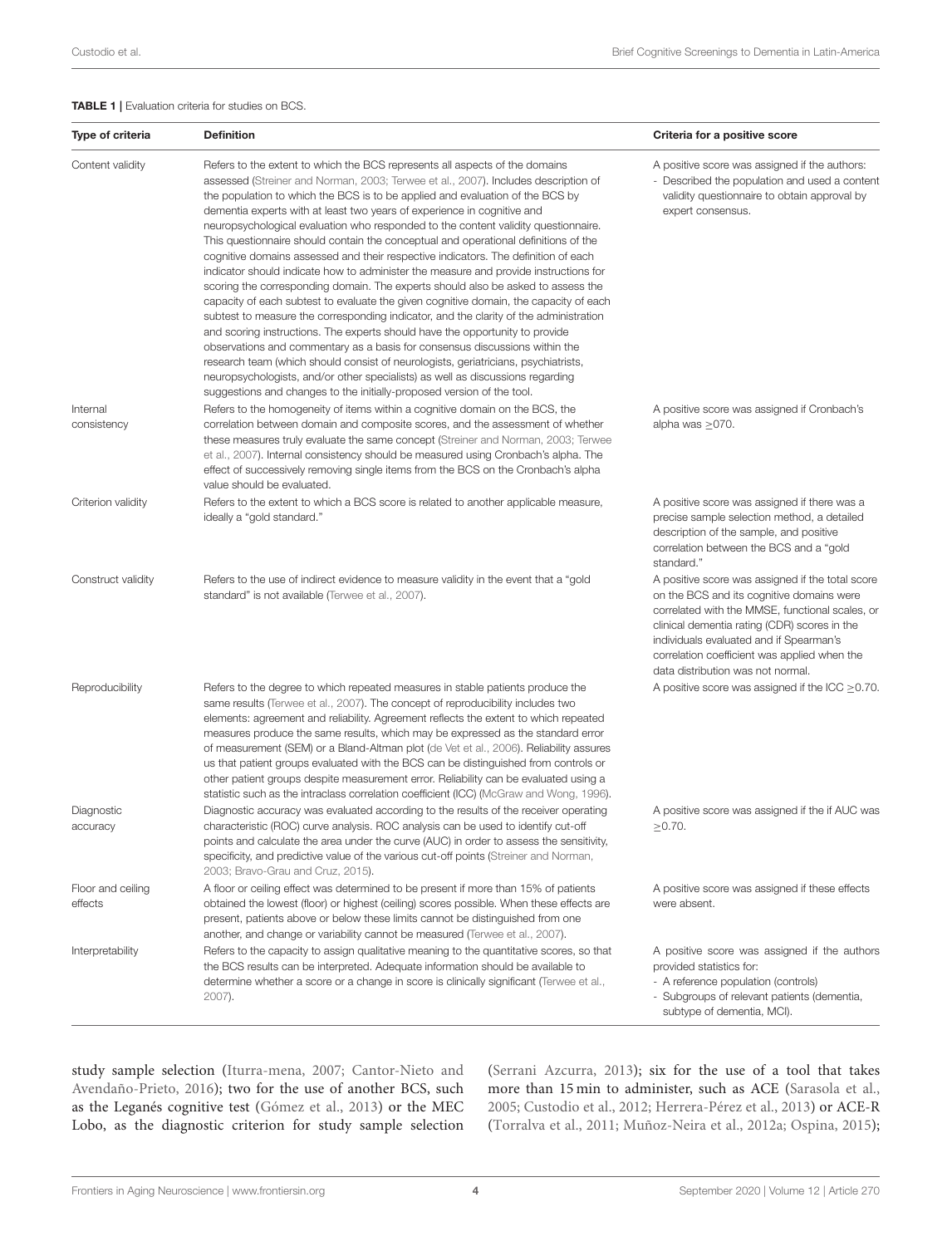<span id="page-4-0"></span>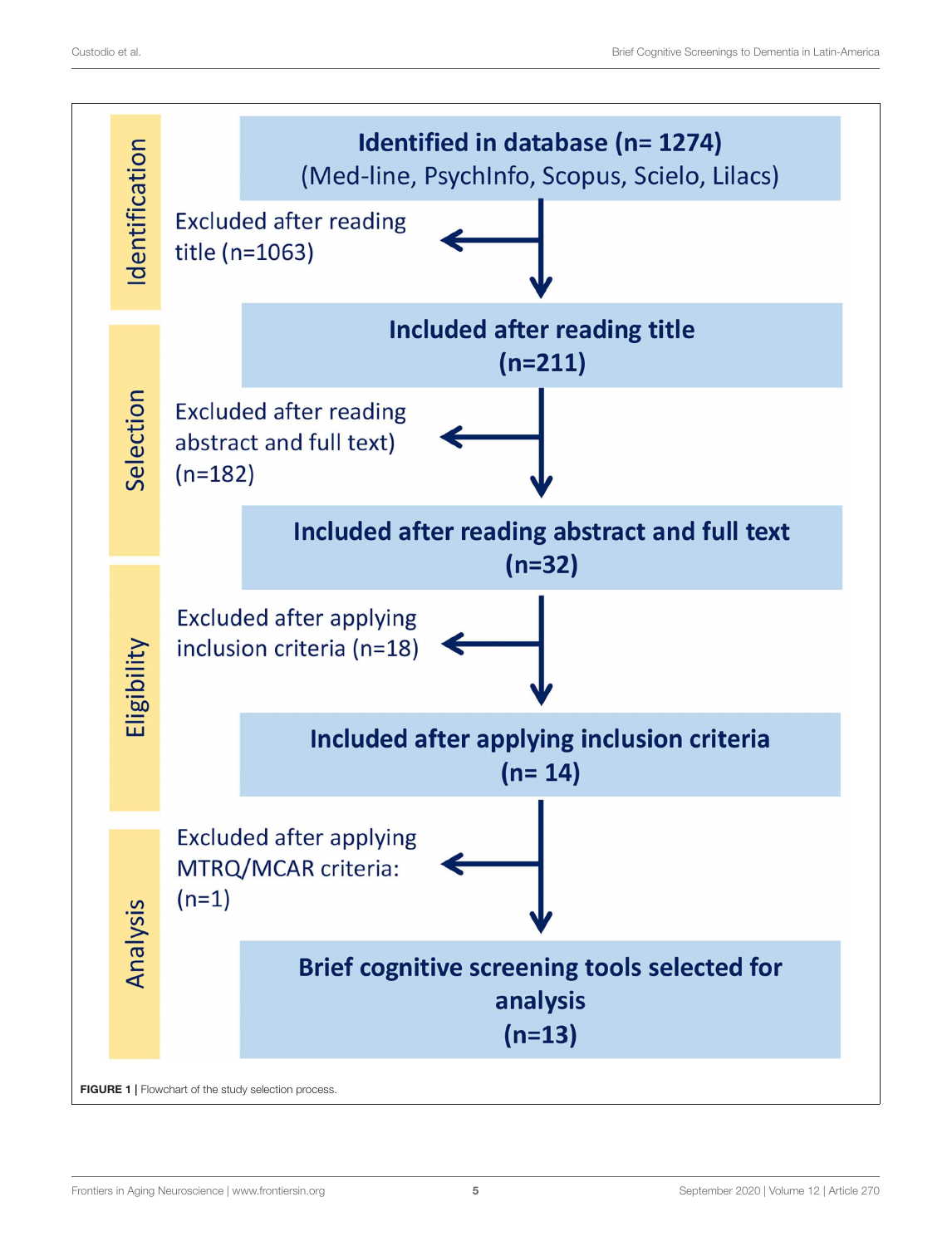three for not reporting diagnostic accuracy measures (Rosselli et al., [2000;](#page-12-9) [Labos et al., 2008;](#page-11-27) [Pedraza et al., 2014\)](#page-12-22); four for reporting only one diagnostic accuracy measure (Ostrosky-Solís et al., [2000;](#page-12-8) [Quiroga et al., 2004;](#page-12-23) [Franco-Marina et al., 2010;](#page-11-6) [Oscanoa et al., 2016\)](#page-12-24); and one for including patients with depression in the sample [\(Fiorentino et al., 2013\)](#page-11-28). After applying the MTRQ/MCAR to the 14 remaining publications, a study validating the Manos version of the clock-drawing test was also excluded [\(Custodio et al., 2011\)](#page-10-9) as the translation and cultural adaptation process was not described. Finally, 13 publications were selected for the definitive analysis (see the description in **[Table 2](#page-6-0)**), five of which evaluated the MoCA (Pereira-Manrique and Reyes, [2013;](#page-12-10) [Pedraza et al., 2016;](#page-12-11) [Aguilar-Navarro et al., 2017;](#page-10-5) [Delgado et al., 2017\)](#page-11-10), three the IFS [\(Torralva et al., 2009;](#page-12-15) Ihnen Jory et al., [2013;](#page-11-16) [Custodio et al., 2016\)](#page-11-17), two the M@T (Custodio et al., [2014,](#page-11-14) [2017a\)](#page-11-15), and one the memory, fluency, and orientation (MEFO) test [\(Delgado Derio et al., 2013\)](#page-11-29); the Phototest (Russo et al., [2014\)](#page-12-25) and the last one, about Memory Binding Test (MBT) [\(Roman et al., 2016\)](#page-12-26). Of these publications, three were from Chile [\(Delgado Derio et al., 2013;](#page-11-29) [Ihnen Jory et al., 2013;](#page-11-16) [Delgado et](#page-11-10) al., [2017\)](#page-11-10), three from Peru [\(Custodio et al., 2014,](#page-11-14) [2016,](#page-11-17) [2017a\)](#page-11-15), three from Colombia [\(Pereira-Manrique and Reyes, 2013;](#page-12-10) [Gil et al.,](#page-11-9) [2014;](#page-11-9) [Pedraza et al., 2016\)](#page-12-11), three from Argentina [\(Torralva et al.,](#page-12-15) [2009\)](#page-12-15), and one from Mexico [\(Aguilar-Navarro et al., 2017\)](#page-10-5). The tests assessed global cognitive function, memory, and executive function. All the publications assessing the MoCA (Pereira-Manrique and Reyes, [2013;](#page-12-10) [Gil et al., 2014;](#page-11-9) [Pedraza et al., 2016;](#page-12-11) [Aguilar-Navarro et al., 2017;](#page-10-5) [Delgado et al., 2017\)](#page-11-10) and the MEFO test [\(Delgado Derio et al., 2013\)](#page-11-29) compared the performance of control groups, patients with MCI, and patients with dementia. Two [\(Torralva et al., 2009;](#page-12-15) [Custodio et al., 2016\)](#page-11-17) of the three studies assessing the IFS test also evaluated the capacity of this test to detect FTD and early-stage ADD. The studies assessing the M@T [\(Custodio et al., 2014,](#page-11-14) [2017a\)](#page-11-15) and the Phototest (Russo et al., [2014\)](#page-12-25) evaluated the capacity of the test to discriminate patients with aMCI and early ADD from controls; meanwhile the MBT [\(Roman et al., 2016\)](#page-12-26) comparing control and patients with MCI. All studies were clinically defined but no biomarkers were used to define whether these patients had ADD.

# Analysis and Quality of the BCS Tools

A summary of the psychometric properties of the BCS tests for early dementia detection in older Spanish-speaking adults in LA is shown in **[Table 3](#page-7-0)**.

#### Content Validity

Only two of the publications [\(Torralva et al., 2009;](#page-12-15) Ihnen Jory et al., [2013\)](#page-11-16) provided an adequate description of the study and the process of adaptation to the local cultural context before the administration of the test. The validity of the BCS was assessed by consulting with a group of experts using a content validity questionnaire.

#### Internal Consistency

A Cronbach's alpha of 0.69 was reported for the MEFO test [\(Delgado Derio et al., 2013\)](#page-11-29). This statistic was not reported in one of the studies evaluating the MoCA in Colombia (Pereira-Manrique and Reyes, [2013\)](#page-12-10) or in the studies assessing the IFS [\(Custodio et al., 2016\)](#page-11-17) or M@T [\(Custodio et al., 2014\)](#page-11-14) in Peru. The studies that evaluated the Phototest [\(Russo et al., 2014\)](#page-12-25) and the MBT [\(Roman et al., 2016\)](#page-12-26) also did not report on internal consistency.

#### Criterion Validity

Twelve of the 13 studies met the gold standard for this measure, the exception being the study by [Pereira-Manrique and Reyes](#page-12-10) [\(2013\)](#page-12-10), that was rated as "indeterminate" as the methods only mentioned in a general manner that the diagnosis of dementia was based on DSM-IV-TR criteria, and not data available in Phototest's study [\(Russo et al., 2014\)](#page-12-25).

### Construct Validity

Only two studies failed to provide data [\(Custodio et al., 2014,](#page-11-14) [2016\)](#page-11-17) correlating the BCS with the MMSE or other global functioning scale such as the clinical dementia rating (CDR).

#### **Reproducibility**

Most of the studies failed to provide the data necessary to evaluate this characteristic. Only one study [\(Pereira-Manrique and Reyes,](#page-12-10) [2013\)](#page-12-10) provided adequate data on concordance and reliability. The study by [Torralva et al. \(2009\)](#page-12-15) only presented data on reliability.

#### Diagnostic Accuracy

All the studies met diagnostic accuracy criteria for various cutoff points.

#### Floor and Ceiling Effects

None of the 13 studies reported results for this characteristic.

#### Interpretability

All the investigators included a comparison group (controls vs. patients with dementia, controls vs. patients with MCI) to evaluate the results of BCSs, and the diagnostic accuracy measures allowed the authors to establish cut-off points to discriminate between the groups.

#### Measures of Diagnostic Accuracy

To analyze the diagnostic accuracy measures for the BCS to discriminate MCI and dementia from normal cognition in Spanish-speaking patients over the age of 50, we assessed performance according to age and education level, requesting additional information if the publication did not provide this data. Olga Pedraza [\(Pedraza et al., 2016\)](#page-12-11) responded via email with the number of cases per group evaluated, as well as the age and education level of each group (control, MCI, and dementia) (see **[Table 4](#page-8-0)**).

In general, the studies analyzed involved study samples with an average of 10 years of education. Two studies involving the MoCA test [\(Pereira-Manrique and Reyes, 2013;](#page-12-10) Pedraza et al., [2016\)](#page-12-11) and one involving the M@T [\(Custodio et al., 2014\)](#page-11-14) reported a sample with an average of 5–10 years of education, and only one [\(Custodio et al., 2017a\)](#page-11-15) reported a sample with an average of <5 years of education. One study, only compared controls and patients with dementia [\(Ihnen Jory et al., 2013\)](#page-11-16) and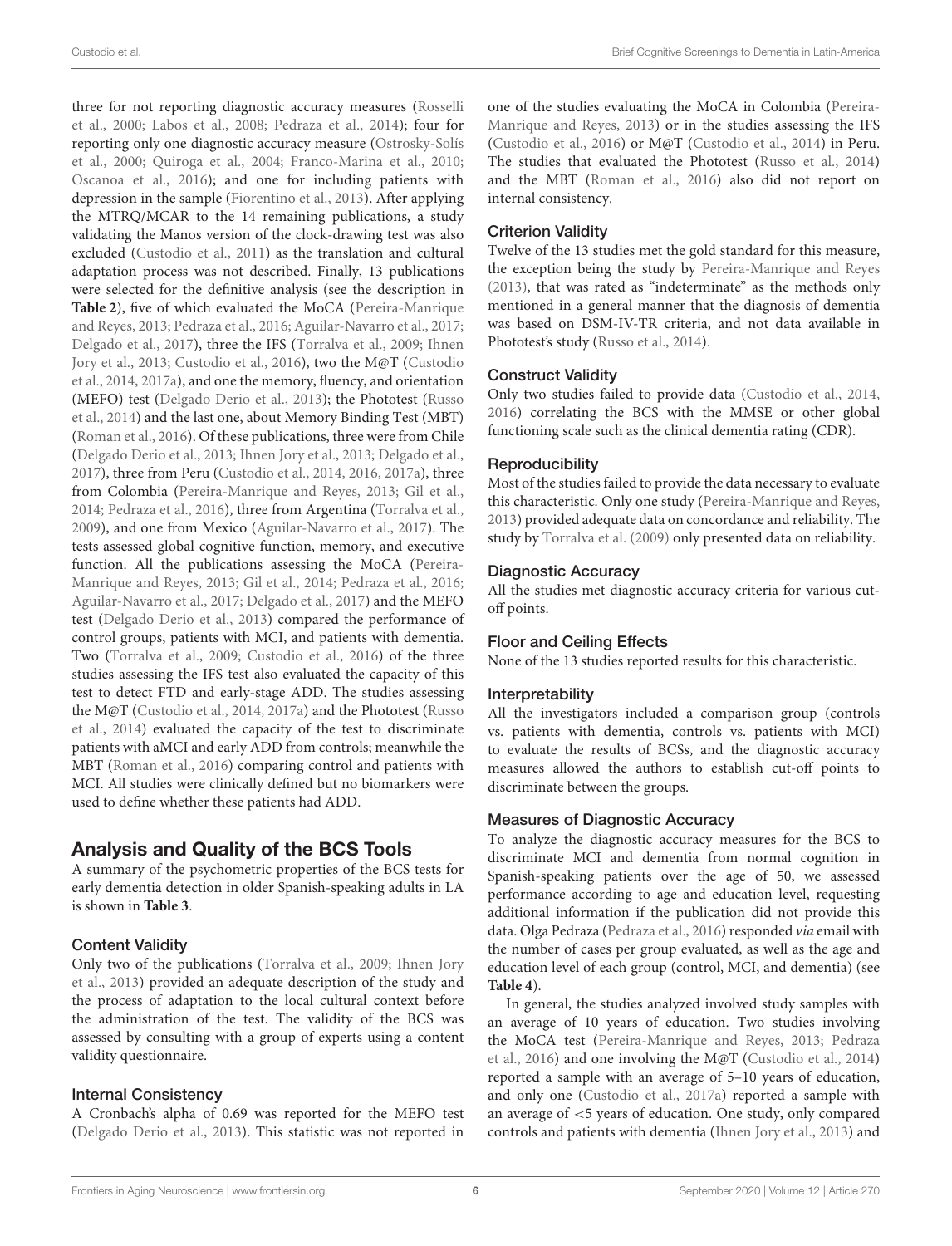<span id="page-6-0"></span>

|  | TABLE 2   Description of BCS for early dementia detection in Spanish-speaking LA older adults. |
|--|------------------------------------------------------------------------------------------------|
|--|------------------------------------------------------------------------------------------------|

| <b>BCS</b>               | Year | Author                         | Country   | <b>Site</b>                 | Cognitive<br>function<br>measured | <b>Study objective</b>                                                                                                                                                                                                                                                                       | Type of cognitive<br>impairment<br>studied            |
|--------------------------|------|--------------------------------|-----------|-----------------------------|-----------------------------------|----------------------------------------------------------------------------------------------------------------------------------------------------------------------------------------------------------------------------------------------------------------------------------------------|-------------------------------------------------------|
| <b>IFS<sup>a</sup></b>   | 2009 | Torralva T, et al.             | Argentina | Memory<br>clinic            | Executive function                | Demonstrate that the IFS can discriminate early<br>executive function deterioration in patients with<br>BvFTD' from patients with early-stage ADD'                                                                                                                                           | BvFTD and ADD                                         |
| <b>MEFO</b> <sup>b</sup> | 2012 | Delgado Derio C,<br>et al.     | Chile     | Memory<br>clinic            | Global cognitive<br>efficiency    | Validate the Spanish-language MEFO as a<br>dementia and MCI <sup>k</sup> screening test and<br>compare results with MMSE <sup>1</sup>                                                                                                                                                        | MCI and dementia                                      |
| MoCA <sup>c</sup>        | 2013 | Pereira-Manrrique<br>F, et al. | Colombia  | Primary<br>Health<br>Center | Global cognitive<br>efficiency    | Establish reliability and validity measures for the<br>MoCA as a dementia and MCI screening tool in<br>adults over the age of 65 years living in Bogota                                                                                                                                      | MCI and dementia                                      |
| IFS-Ch <sup>d</sup>      | 2013 | Ihnen Jhory J,<br>et al.       | Chile     | Memory<br>clinic            | Executive function                | Adapt the IFS to the Chilean cultural context<br>and evaluate the psychometric properties and<br>diagnostic accuracy of the tool in patients with<br>dementia and controls                                                                                                                   | Dementia                                              |
| MoCA-S <sup>e</sup>      | 2014 | Gil L, et al.                  | Colombia  | Memory<br>clinic            | Global cognitive<br>efficiency    | Validate the MoCA-S in Colombia and propose<br>cut-off points                                                                                                                                                                                                                                | MCI and dementia                                      |
| M@T <sup>t</sup>         | 2014 | Custodio N, et al.             | Peru      | Memory<br>clinic            | Episodic and<br>semantic memory   | Evaluate the validity of the M@T to discriminate<br>between patients with normal cognition and<br>patients with amnestic MCI or early-stage ADD                                                                                                                                              | Amnestic MCI and<br><b>ADD</b>                        |
| Phototest                | 2014 | Russo MJ, et al.               | Argentina | Memory<br>clinic            | Memory and<br>verbal fluency      | Estimate the diagnostic accuracy of the<br>Phototest for cognitive impairment and<br>dementia and to compare with other screening<br>tests in an Argentine population                                                                                                                        | Amnestic MCI and<br><b>ADD</b>                        |
| MoCA                     | 2016 | Pedraza L, et al.              | Colombia  | Community                   | Global cognitive<br>efficiency    | Evaluate the reliability and criterion and<br>discriminant validity of the MoCA in adults over<br>the age of 50 years with various levels of<br>education living in Bogota                                                                                                                   | MCI and dementia                                      |
| <b>IFS</b>               | 2016 | Custodio N, et al.             | Peru      | Memory<br>clinic            | Executive function                | Evaluate the clinical utility of the IFS to<br>differentiate: a) patients with dementia from<br>controls and b) patients with BvFTD from<br>patients with ADD, and compare the results to<br>the performance of the FAB <sup>m</sup>                                                         | BvFTD and ADD                                         |
| MBT <sup>9</sup>         | 2016 | Roman F, et al.                | Argentina | Memory<br>clinic            | Memory                            | Determine the reliability and validity of the<br>Spanish version of the MBT in South America<br>as a tool for early detection of MCI in Argentina.                                                                                                                                           | <b>MCI</b>                                            |
| M@T                      | 2017 | Custodio N, at al.             | Peru      | Adult day<br>care           | Episodic and<br>semantic memory   | Evaluate the validity of the M@T to discriminate<br>among controls, patients with amnestic MCI,<br>and patients with early-stage ADD in a sample<br>of individuals with a low education level                                                                                                | Amnestic MCI and<br><b>ADD</b>                        |
| MoCA-S                   | 2017 | Aguilar-Navarro S,<br>et al.   | Mexico    | Memory<br>clinic            | Global cognitive<br>efficiency    | Validate the MoCA-S in Mexico as a tool to<br>screen for MCI and dementia in Mexican older<br>adults                                                                                                                                                                                         | MCI and dementia                                      |
| MoCA-E <sup>h</sup>      | 2017 | Delgado C, et al.              | Chile     | Adult day<br>care           | Global cognitive<br>efficiency    | 1) Study the psychometric properties of the<br>MoCA-E; 2) study the discriminative validity of<br>the MoCA-E for diagnosis of MCI and mild<br>dementia in a Chilean population and compare<br>the results to the performance of the MMSE; 3)<br>Identify the items on the MoCA that are most | Amnestic MCI,<br>non-amnestic<br>MCI, and<br>dementia |

a<sub>IFS</sub>, INECO Frontal Screening.

<sup>b</sup>MEFO, Memory, Fluency and Orientation.

<sup>c</sup>MoCA, Montreal Cognitive Assessment.

d IFS-Ch, INECO Frontal Screening-Chile.

<sup>e</sup>MoCA-S, Montreal Cognitive Assessment in Spanish.

<sup>f</sup> M@T, Memory Alteration Test.

<sup>g</sup>MBT, Memory Binding Test.

<sup>h</sup>MoCA-E, MoCA en español.

<sup>i</sup>BvFTD, behavioral variant frontotemporal dementia.

<sup>j</sup>ADD, Alzheimer's disease dementia.

<sup>k</sup>MCI, Mild cognitive impairment.

<sup>l</sup>MMSE, Mini-Mental State Examination.

<sup>m</sup>FAB, Frontal Assessment Battery.

sensitive in detecting MCI and dementia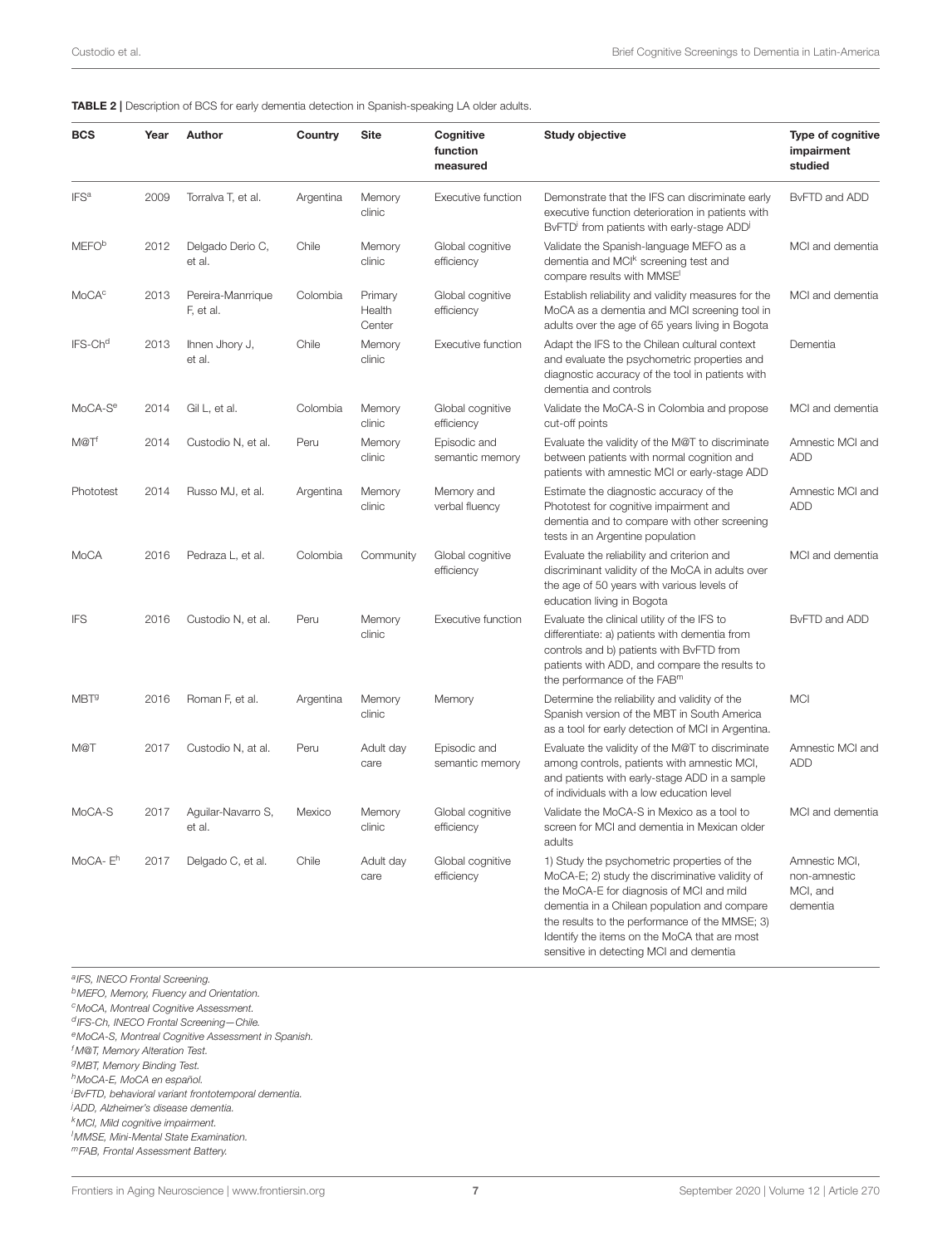<span id="page-7-0"></span>TABLE 3 | Psychometric properties of BCS for early dementia detection in Spanish-speaking LA older adults.

| <b>BCS</b>                               | Content<br>validity      | Internal<br>consistency | <b>Criterion</b><br>validity | Construct<br>validity | Agreement | Reliability | Diagnostic<br>accuracy | Floor/ceiling<br>effect | Interpretability |
|------------------------------------------|--------------------------|-------------------------|------------------------------|-----------------------|-----------|-------------|------------------------|-------------------------|------------------|
| IFS <sup>a</sup> , Torralva              | $+^{^{\star}}$           | $+$                     | $^{+}$                       | $^{+}$                | <b>ND</b> | $^{+}$      | $^{+}$                 | <b>ND</b>               | $^{+}$           |
| MEFO <sup>b</sup> , Delgado Derio        | $-***$                   | -                       | $^{+}$                       | $^{+}$                | <b>ND</b> | <b>ND</b>   | $^{+}$                 | <b>ND</b>               | $^{+}$           |
| MoCA <sup>c</sup> , Pereira              | $?***$                   | <b>ND</b>               | ?                            | $^{+}$                | <b>ND</b> | <b>ND</b>   | $^{+}$                 | <b>ND</b>               | $^{+}$           |
| IFS-Ch <sup>d</sup> , Ihnen Jory         | $^{+}$                   | $+$                     | $^{+}$                       | $^{+}$                | <b>ND</b> | <b>ND</b>   | $^{+}$                 | <b>ND</b>               | $^{+}$           |
| MoCA-S <sup>e</sup> , Gil                | $\overline{\phantom{0}}$ | $+$                     | $^{+}$                       | $^{+}$                | <b>ND</b> | <b>ND</b>   | $+$                    | <b>ND</b>               | $^{+}$           |
| M@T <sup>f</sup> 2014, Custodio          | -                        | <b>ND</b>               | $^{+}$                       | <b>ND</b>             | <b>ND</b> | <b>ND</b>   | $^{+}$                 | <b>ND</b>               | $^{+}$           |
| Phototest, Russo                         | <b>ND</b>                | <b>ND</b>               | <b>ND</b>                    | $^{+}$                | <b>ND</b> | <b>ND</b>   | $^{+}$                 | <b>ND</b>               | $^{+}$           |
| MoCA, Pedraza                            | -                        | $^{+}$                  | $^{+}$                       | $\qquad \qquad -$     | $^{+}$    | $^{+}$      | $^{+}$                 | <b>ND</b>               | $^{+}$           |
| IFS, Custodio                            | -                        | <b>ND</b>               | $^{+}$                       | <b>ND</b>             | <b>ND</b> | <b>ND</b>   | $^{+}$                 | <b>ND</b>               | $^{+}$           |
| MBT <sup>9</sup> , Roman                 | <b>ND</b>                | <b>ND</b>               | $^{+}$                       | $^{+}$                | <b>ND</b> | <b>ND</b>   | $+$                    | <b>ND</b>               | $^{+}$           |
| M@T 2017, Custodio                       | ?                        | $^{+}$                  | $^{+}$                       | $^{+}$                | <b>ND</b> | <b>ND</b>   | $^{+}$                 | <b>ND</b>               | $^{+}$           |
| MoCA-E <sup>h</sup> .<br>Aguilar-Navarro |                          | $^{+}$                  | $^{+}$                       | $^{+}$                | <b>ND</b> | <b>ND</b>   | $+$                    | <b>ND</b>               | $^{+}$           |
| MoCA-S, Delgado                          |                          | $^{+}$                  | $^{+}$                       | $^{+}$                | <b>ND</b> | <b>ND</b>   | $^{+}$                 | <b>ND</b>               | $^{+}$           |

\*+, positive; \*\*negative, ND, no data available; \*\*\*?, indeterminate.

a<sub>IFS</sub>, INECO Frontal Screening.

<sup>b</sup>MEFO, Memory, Fluency and Orientation.

<sup>c</sup>MoCA, Montreal Cognitive Assessment.

d IFS-Ch, INECO Frontal Screening-Chile.

eMoCA-S, Montreal Cognitive Assessment in Spanish.

<sup>f</sup> M@T, Memory Alteration Test.

<sup>g</sup>Memory Binding Test.

<sup>h</sup>MoCA-E, MoCA en español.

other, only compared controls and patients with MCI (Roman et al., [2016\)](#page-12-26). All of the studies involving the MoCA found that education level biased scores, with the exception of the study carried out in Mexico [\(Aguilar-Navarro et al., 2017\)](#page-10-5). Finally, our review yields important differences in publishing data, mainly: population heterogeneity, heterogeneity in screening tests explaining by the difference in their application and validity, use of different diagnostic criteria limiting the combination of results of the publications to calculate cut-off points, sensibility, and specificity. Therefore, it was not possible to calculate metrics by gathering data of the published papers.

#### **DISCUSSION**

The objective of this study was to review evidence on the use of BCS test in detecting MCI and dementia in a LA population. The main conclusions of this review were that relatively studies have evaluated BCSs with adequate diagnostic accuracy measures in LA populations, and most of the BCS tests were validated in a memory clinic setting. Finally, the validated BCSs studied differed in terms of the cognitive domains evaluated. A large number of screening tests for ADD are available; however, most are only validated in a memory clinic setting and description of the psychometric properties of the instruments is limited. Analyzed tests, in particular, require further research. The MoCA is a promising BCS instrument, but shows low specificity in detecting early ADD.

After applying exclusion criteria, only 13 studies were retained for analysis in this review. These studies were performed in five countries. No studies on validated BCSs with adequate diagnostic accuracy measures performed in other countries in the region were identified. While there is a certain level of linguistic homogeneity in LA, studies on the standardization of neuropsychological batteries have suggested that significant differences exist among countries in terms of neuropsychological tests [\(Arango-Lasprilla, 2015\)](#page-10-10). Given that reviews of BCS tools for other parts of the world have included up to 120 studies [\(De Roeck et al., 2019\)](#page-11-20), our findings suggest that there is a notable lack of studies validating BCS tools in Spanishspeaking LA countries. Additional studies that include other LA countries are needed. Most of the studies identified were carried out in memory clinics, with only two being undertaken in adult day care centers [\(Custodio et al., 2017a;](#page-11-15) Delgado et al., [2017\)](#page-11-10), one in a primary health center (Pereira-Manrique and Reyes, [2013\)](#page-12-10) and one in the community [\(Pedraza et al.,](#page-12-11) [2016\)](#page-12-11). This finding is noteworthy given that results from memory clinics are not extrapolable to primary care centers and community samples. Indeed, BCSs have been reported to perform better in the community that in the clinical context [\(Paddick et al., 2017\)](#page-12-18). However, some community-based studies have excluded individuals with significant sensory deficits, which may artificially inflate the diagnostic accuracy of the BCS (De Roeck et al., [2019\)](#page-11-20). Additionally, studies in clinical contexts such as memory clinics or adult day care centers may include an elevated proportion of individuals with general frailty or medical conditions, which may also adversely affect the performance on the evaluated BCS test [\(Paddick et al., 2017;](#page-12-18) [De Roeck et al., 2019\)](#page-11-20). Owing to the high rate of underdiagnosis of dementia, there is a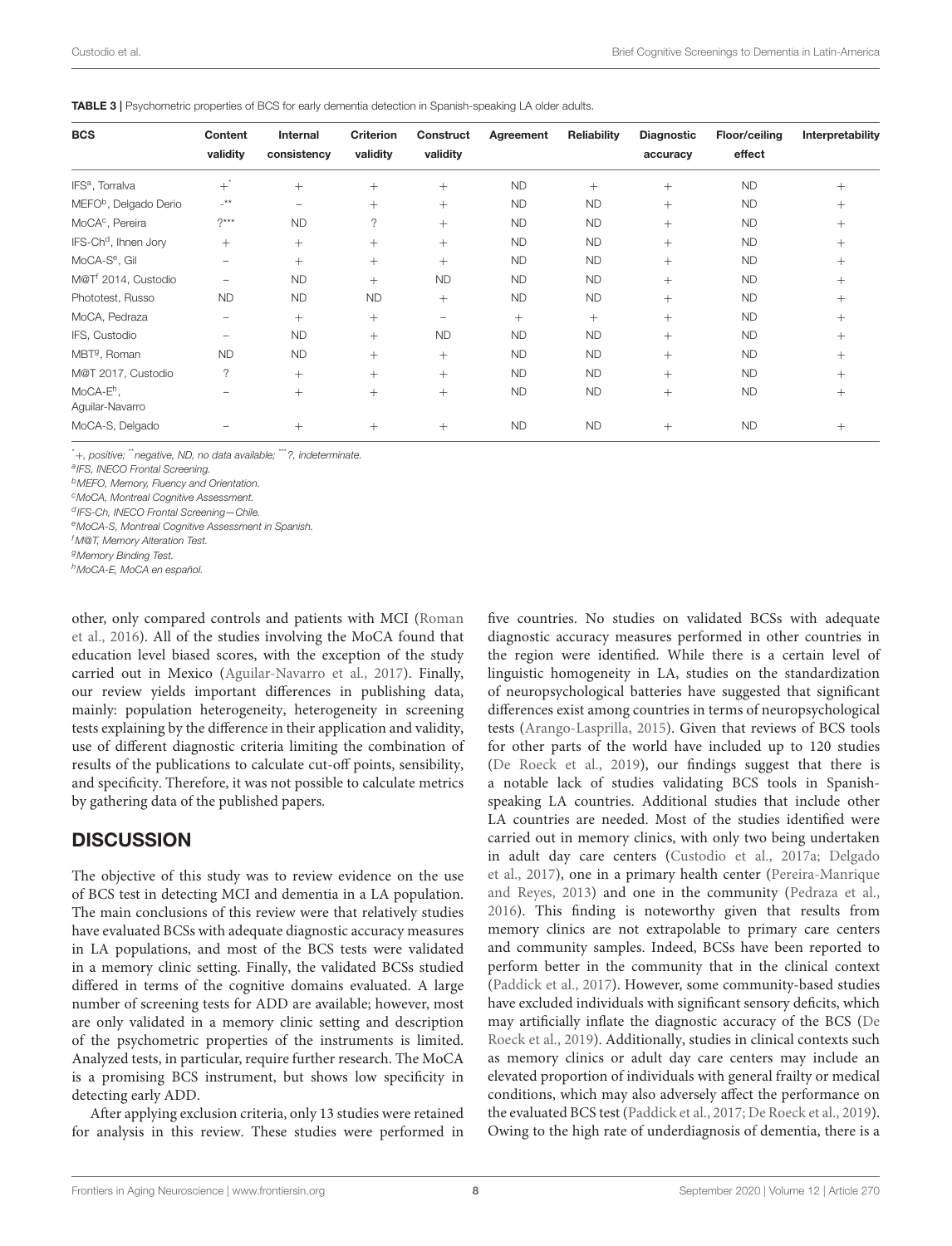<span id="page-8-0"></span>TABLE 4 | Education level and age of study samples and diagnostic accuracy measures for BCS to detect MCI and dementia in Spanish-speaking adults over the age of 50 years.

| <b>BCS</b>                              | Average years of<br>education of sample<br>$±$ SD                                                   | Average age<br>$±$ SD                                                | Sample size                                                     | Cut-off<br>point                      | <b>Se</b>          | Sp                | <b>AUC</b>                                                                                               | <b>Comments</b>                                                                                               |
|-----------------------------------------|-----------------------------------------------------------------------------------------------------|----------------------------------------------------------------------|-----------------------------------------------------------------|---------------------------------------|--------------------|-------------------|----------------------------------------------------------------------------------------------------------|---------------------------------------------------------------------------------------------------------------|
| IFS <sup>a</sup> , Torralva             | Control: $14.5 \pm 2.2$<br>BvFTD: $16.3 \pm 3.1$<br>ADD: $14.5 \pm 3.6$                             | $69.2 \pm 8.9$<br>$70.5 \pm 6.1$<br>$77.6 \pm 5.2$                   | C <sup>I</sup> /FTD/ADD<br>26/22/25                             | 25/30<br>19/30                        | 96.2%<br>72%       | 91.5%<br>81.3%    | 0.980 (C vs. D)<br>0.776 (FTD<br>vs. ADD)                                                                |                                                                                                               |
| MEFO <sup>b</sup> ,<br>Delgado<br>Derio | Control: $12 \pm 4$<br>$MCI^k: 9 \pm 5$<br>Dementia: $12 \pm 4$                                     | $70 \pm 7$<br>$75 \pm 7$<br>$73 \pm 7$                               | C/MCI/D<br>118/47/49                                            | $\overline{7}$<br>$\mathcal{G}% _{0}$ | 86%<br>68%         | 96%<br>76%        | 0.971 (C vs. D)<br>0.776 (C vs. MCI)                                                                     |                                                                                                               |
| MoCA <sup>c</sup> ,<br>Pereira          | Completed elementary<br>school: 14%<br>Some elementary<br>school: 41%<br>Illiterate: 38%            | Not reported                                                         | C/MCI/D<br>59/47/49                                             | 21.5/30<br>19.5/30<br>14.5/30         | 88%<br>100%<br>58% | 20%<br>59%<br>20% | $0.92$ ( $>11$<br>years/education)<br>$0.83(5 - 10)$<br>years/education)<br>0.77<br>(<5 years/education) | Limitations in populations<br>with low education level                                                        |
| IFS-Ch <sup>d</sup> .<br>Ihnen Jory     | Control: $11.9 \pm 4.5$<br>Dementia: $9.7 \pm 4.7$                                                  | $70.9 \pm 8.2$<br>$74.1 \pm 9.2$                                     | C/MCI/D<br>30/0/31                                              | 18/30                                 | 90%                | 87%               | 0.951                                                                                                    |                                                                                                               |
| MoCA-S <sup>e</sup> ,<br>Gil            | Control: $14 \pm 4.7$<br>MCI: $13 \pm 5.1$<br>Dementia: $11 \pm 5.1$                                | $68 \pm 10.38$<br>$65 \pm 13.4$<br>$73 \pm 7.5$                      | C/MCI/D<br>84/26/83                                             | 23/30                                 | 89%                | 79.8%             | 0.93                                                                                                     | Limitations in populations<br>with low education level                                                        |
| M@T <sup>f</sup> 2014,<br>Custodio      | Control: $6.99 \pm 3.15$<br>MCla: $6.49 \pm 2.73$<br>ADD: $6.56 \pm 2.87$                           | $69.97 \pm 4.04$<br>$71.09 \pm 4.20$<br>$74.16 \pm 3.73$             | C/MCla/ADD<br>180/45/90                                         | 27/50<br>37/50                        | 100%<br>98.33      | 97.78%<br>98.89%  | (MCla vs. ADD)<br>0.9986 (C vs. MCI)                                                                     | Utility of total score greater<br>than that of individual<br>domains                                          |
| Phototest,<br>Russo                     | Control: $9.97 \pm 3.59$<br>MCla: $8.66 \pm 4.15$<br>ADD: $9.05 \pm 3.99$                           | $74.17 \pm 6.39$<br>$73.70 \pm 6.66$<br>$75.41 \pm 5.14$             | C/MCla/ADD<br>30/61/56                                          | $\leq$ 27<br>$\leq 30$                | 89.29%<br>85.25%   | 96.67%<br>90.00%  | 0.97 (C vs. ADD)<br>0.93 (C vs. MCI)                                                                     | The analysis adjusted for<br>age and education did not<br>change the diagnostic<br>accuracy of the Phototest. |
| MoCA,<br>Pedraza                        | Control: $8.33 \pm 5.84$<br>MCI: $6.39 \pm 5.17$<br>Dementia: 3.56<br>± 2.81                        | $66.00 \pm 7.87$<br>69.91 $\pm$ 7.87<br>$74.28 \pm 8.18$             | C/MCI/D<br>153/168/105                                          | 22-23/30<br>17-18/30                  | 83.3%<br>80.4%     | 30.6%<br>55.2%    | *0.76 (C vs. MCI)<br>*0.81 (MCI vs. D)                                                                   | *Cut-offs for patients with<br>less than elementary<br>education                                              |
| IFS,<br>Custodio                        | Control: 11.75 ±2.4<br>BvFTD: $11.73 \pm 2.66$<br>ADD: $11.8 \pm 2.8$                               | $70.15 \pm 2.85$<br>$67.08 \pm 4.04$<br>$73.57 \pm 3.8$              | C/FTD/ADD<br>48/34/35                                           | 23.5/30<br>19.5/30                    | 97.1%<br>94.1%     | 97.1%<br>94.2%    | 0.990 (C vs. D)<br>0.980 (FTD<br>vs. ADD)                                                                |                                                                                                               |
| $MBTg$ ,<br>Roman                       | Control: $11.5 \pm 4.1$<br>MCI: $10.5 \pm 1.2$                                                      | $67.5 \pm 8.3$<br>$65.3 \pm 5.4$                                     | C/MCI/D<br>46/42/0                                              |                                       | 69%                | 88%               | 0.89 (C vs MCI)                                                                                          | MBT standardization was<br>performed by age and<br>education in the normal<br>healthy population              |
| M@T 2017,<br>Custodio                   | Control: $2.57 \pm 1.45$<br>MCla: $2.53 \pm 1.46$<br>ADD: $2.65 \pm 1.28$                           | $69.53 \pm 4.11$<br>$71.09 \pm 4.20$<br>$74.18 \pm 3.81$             | C/MCla/ADD<br>121/45/81                                         | 26/50<br>35/50                        | 100%<br>99.1%      | 97.5%<br>91.1%    | 0.9960 (MCla vs.<br>ADD)<br>0.9956 (C vs. MCI)                                                           | Cut-offs should be adjusted<br>for education level                                                            |
| $MOCA-Eh$ ,<br>Aguilar-<br>Navarro      | Control: $12.4 \pm 3.7$<br>MCI: $10.0 \pm 5.6$<br>Dementia: $9.5 \pm 5.8$                           | $69.91 \pm 1.11$<br>$75.15 \pm 6.23$<br>$81.70 \pm 5.88$             | C/MCI/D<br>59/52/57                                             | 26/30                                 | 80%                | 75%               | 0.886                                                                                                    | Cut-offs do not need to be<br>adjusted for age or<br>education level                                          |
| MoCA-S,<br>Delgado                      | Control: $11.4 \pm 4.2$<br>MCla: $9.2 \pm 3.8$<br>MClna: $12.0 \pm 4.3$<br>Dementia: $11.3 \pm 4.7$ | $72.3 \pm 5.4$<br>$75.3 \pm 7.8$<br>$74.3 \pm 7.9$<br>$75.1 \pm 8.2$ | C/MCla <sup>m</sup> /<br>MCIna <sup>n</sup> /D°<br>104/24/24/20 | 21/30<br>20/30                        | 75%<br>90%         | 82%<br>86%        | 0.823 (C vs. MCla),<br>attention<br>0.916 (C vs. D),<br>delayed memory                                   | Large effect of education<br>level; cut-offs for most<br>stable domains shown                                 |

a<sub>IFS</sub>, INECO Frontal Screening.

<sup>b</sup>MEFO, Memory, Fluency and Orientation.

<sup>c</sup>MoCA, Montreal Cognitive Assessment.

<sup>d</sup> IFS-Ch, INECO Frontal Screening – Chile.

<sup>e</sup>MoCA-S, Montreal Cognitive Assessment in Spanish.

<sup>f</sup> M@T, Memory Alteration Test.

<sup>g</sup>Memory Binding Test.

<sup>h</sup>MoCA-E, MoCA en español.

<sup>i</sup>BvFTD, behavioral variant frontotemporal dementia.

<sup>j</sup>ADD, Alzheimer's disease dementia.

<sup>k</sup>MCI, Mild cognitive impairment.

<sup>I</sup>C, Control.

 $m$ MCIa, Amnestic mild cognitive impairment.

<sup>n</sup>MCIna, Non-amnestic mild cognitive impairment. <sup>o</sup>D, Dementia.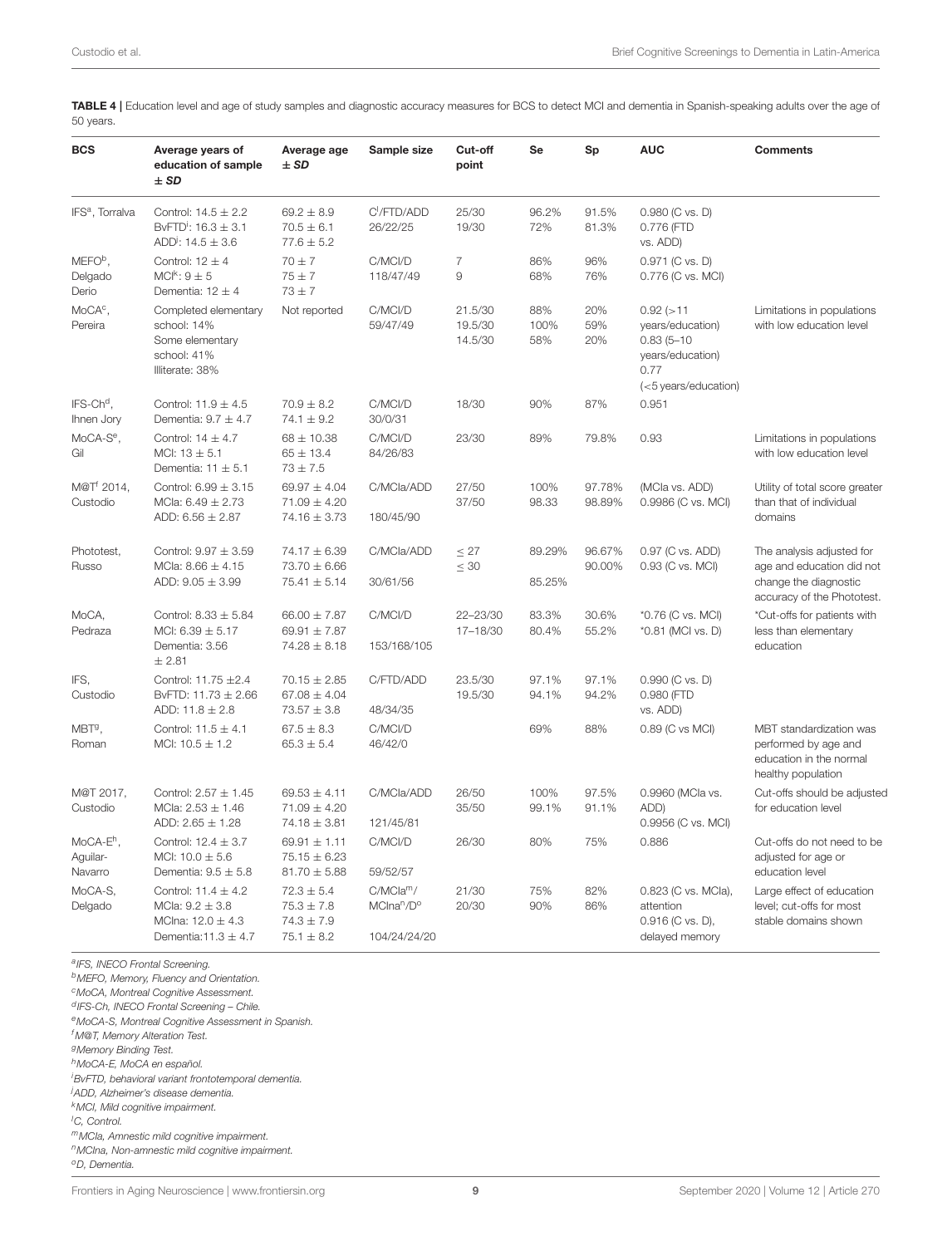need for properly validated BCS tools in primary care centers. In general, results from community-based studies can reflect the true prevalence and severity of mild cognitive impairment and dementia, because when studies are conducted in specialized memory centers in clinics or general hospitals, the prevalence and severity tend to be higher. Furthermore, in this way, BCS tools could be used by primary care professionals, especially in rural populations.

All the studies included in this review analyzed the criterion validity and diagnostic accuracy of the BCS assessed, and most reported internal consistency and construct validity. Only one study addressed agreement [\(Pedraza et al., 2016\)](#page-12-11), and two studies reported the reliability of the BCS [\(Torralva et al., 2009;](#page-12-15) Pedraza et al., [2016\)](#page-12-11). None of the studies reported a floor/ceiling effect, which is consistent with the findings of previous reviews (Paddick et al., [2017;](#page-12-18) [De Roeck et al., 2019;](#page-11-20) [Magklara et al., 2019\)](#page-11-21).

Most of the BCSs included in this review evaluated global cognitive efficiency, while a few assessed executive function [\(Torralva et al., 2009;](#page-12-15) [Ihnen Jory et al., 2013;](#page-11-16) [Custodio et al.,](#page-11-17) [2016\)](#page-11-17) or memory [\(Custodio et al., 2014,](#page-11-14) [2017a\)](#page-11-15). Notably, vascular cognitive impairment, vascular dementia (VD), and mixed dementias are more common in LMICs than in higherincome countries; importantly, these dementias are best detected with global BCS tests or those that measure executive function [\(Dubois et al., 2000;](#page-11-7) [Maestre et al., 2018\)](#page-11-30). BCS tests that only evaluate memory have a better capacity to detect typical cases of Alzheimer's dementia, while BCS tests that evaluate executive function are superior for identifying disorders involving the prefrontal cortex, such as FTD and VD but are limited ability in their ability to identify other subtypes of dementia [\(Ihara et al., 2013\)](#page-11-31).

MoCA is the most widely-used BCS in LA, especially in Colombia [\(Pereira-Manrique and Reyes, 2013;](#page-12-10) [Gil et al., 2014;](#page-11-9) [Pedraza et al., 2016\)](#page-12-11). All the studies evaluating the MoCA carried out in Colombia reported that the education level biased the results, as did a study performed in Chile on a sample with a high level of education [\(Delgado et al., 2017\)](#page-11-10). However, the Mexican authors [\(Aguilar-Navarro et al., 2017\)](#page-10-5), who assessed a population with an education level similar to that of the Chilean sample, found no significant effect of age or education level, which differs from most results reported in the literature. A different study evaluated Brazilian patients with Parkinson's disease, 65% of whom had less than 8 years of education, as part of the LARGE-PD study. In that sample, there was a significant floor for some of the MoCA subtests [\(Tumas et al., 2016\)](#page-12-27). For the attention subtest, which requires individuals to count backwards from 100, subtracting seven each time, most of the patients had failed by the fifth subtraction. Similar results were found for the repetition, verbal fluency, and abstraction subtests [\(Tumas et al., 2016\)](#page-12-27). Moreover, in a sample of patients from the Andean region of Colombia, where the average education level was 4.8 years and where 8% of the people were illiterate, the MoCA subtests that were least biased by education were orientation, delayed recall, and repetition. In contrast, the part B subset of the Trail Making test was correctly performed by only 37% of people with an elementary-level education, and <30% of individuals with an elementary-level education and 7% of illiterate individuals correctly completed cube drawing (Gómez et al., [2013\)](#page-11-8). Similarly, studies using MoCA in populations of Brazilian [\(Apolinario et al., 2018\)](#page-10-11), Turkish [\(Yancar and Öscan,](#page-12-28) [2015\)](#page-12-28), and Chinese [\(Zhang et al., 2019\)](#page-12-29) origin have reported the influence of education level on MoCA cut-off points. A systematic review on the cultural validity of MoCA (O'Driscoll and Shaikh, [2017\)](#page-11-32) and a critical review on BCS for older adults with low levels of education [\(Tavares-Júnior et al., 2019\)](#page-12-30) suggest different cut-off points of MoCA according to education level. In this sense, taking into account the high proportion of people with low education and illiteracy in Latin America [\(UNESCO, 2015,](#page-12-16) [2017\)](#page-12-17), certain MoCA tasks (drawing of the cube, denomination of dromedary and rhinoceros, and subtract backwards by seven from 100) could not be completed easily, increasing the real suspicion of cases with cognitive impairment. Also, it has been noted that MoCA cognitive domains reflect an educational gradient, including some form of language that might be primarily developed through schooling (Yancar and Öscan, [2015\)](#page-12-28). Different mechanisms have been suggested to explain the relationship between education and cognition. It has been suggested that education may be a marker of other factors associated with cognition, including lower brain reserve may be related to low education.

A major strength of our study was that we used LA databases, including LILACS and SciELO. As some regional authors do not have access to high-impact journals, systematic reviews and meta-analyses often fail to include studies by these authors [\(Paddick et al., 2017;](#page-12-18) [De Roeck et al., 2019;](#page-11-20) [Magklara et al., 2019\)](#page-11-21). Another strength of this study was the inclusion criteria and detailed evaluation of the diagnostic accuracy measures, as these elements are often overlooked in other publications (De Roeck et al., [2019;](#page-11-20) [Magklara et al., 2019\)](#page-11-21).

The limitations of this review include the scarcity of studies with sufficient information to discriminate between different types of dementia. The only studies to address different types of dementia were those carried out on IFS in Argentina (Torralva et al., [2009\)](#page-12-15) and Peru [\(Custodio et al., 2016\)](#page-11-17), which evaluated the capacity of this BCS to distinguish between ADD and behavioral variant FTD (BvFTD), and those on the M@T [\(Custodio et al.,](#page-11-14) [2014,](#page-11-14) [2017a\)](#page-11-15), which evaluated the ability of the tool to distinguish between aMCI and early ADD. This limitation is likely related to our inclusion criterion that the BCS administration time be no longer than 15 min, as evaluating different cognitive domains requires additional administration time to establish differential profiles of dementia. Therefore, the capacity of a BCS to discriminate among different types of dementia is questionable [\(De Roeck et al., 2019\)](#page-11-20). On the other hand, some of the BCS tools only evaluated specific domains, such as episodic memory in the case of the M@T. When used for screening in the clinical context, it is possible that such BCS tests would fail to detect cases in which the initial sign of dementia do not include memory loss, such as, VD or FTD. Moreover, BCS tests that evaluate executive function, such as the IFS, may be ideal for detecting BvFTD and VD [\(Custodio et al., 2017b\)](#page-11-33) but potentially at the cost of a decreased ability to detect AD. It is likely that cognitive screening tools that require a longer administration time, such as the ACE-R [\(Torralva et al., 2011;](#page-12-13) [Muñoz-Neira et al., 2012a;](#page-11-13) [Ospina, 2015\)](#page-12-14),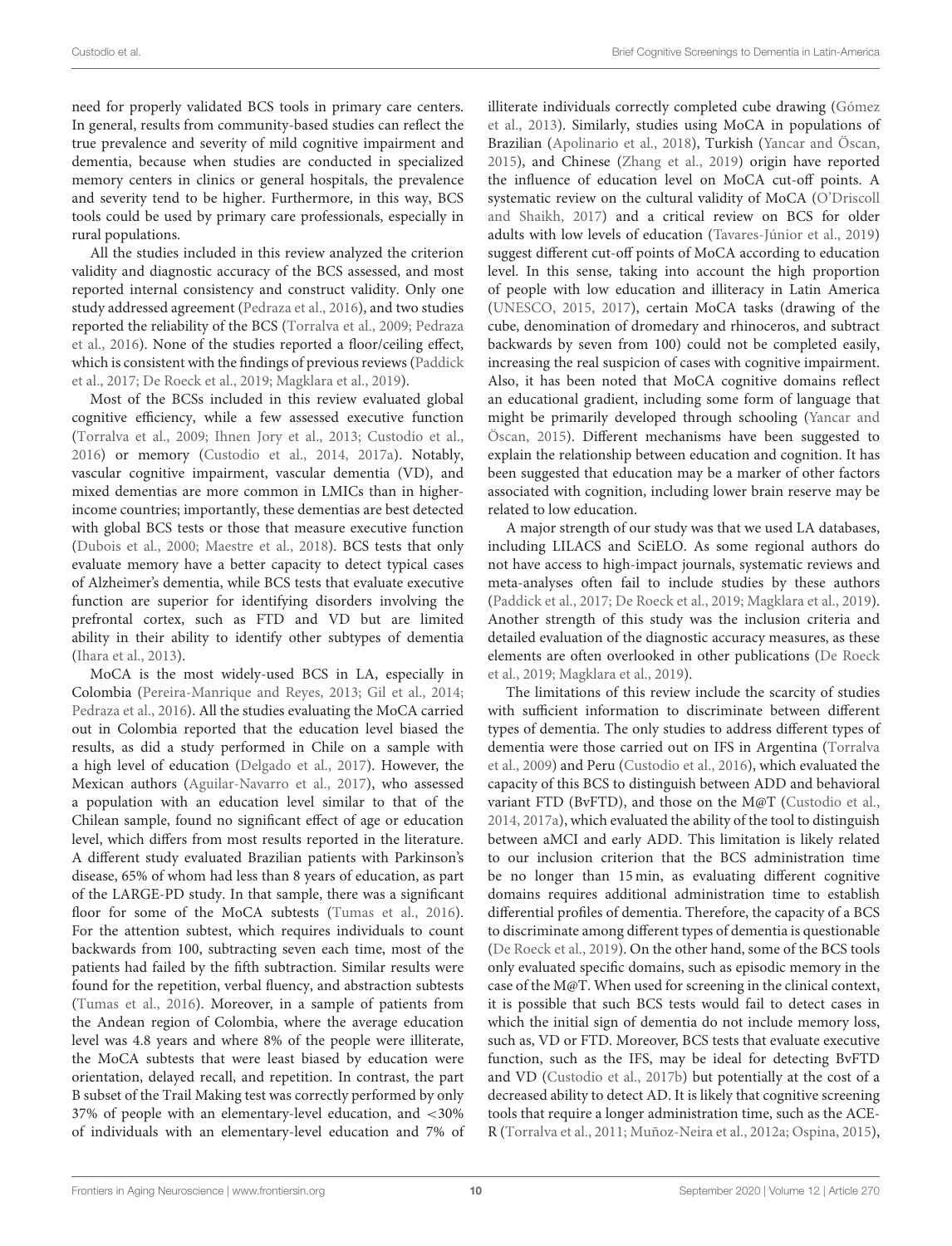might be capable of discriminating among different types of dementia. However, our objective in this review was to evaluate BCS that can be used in a primary care setting.

A second limitation of this review was that we excluded BCSs based on caregiver or informant interviews, as tools such as the general practitioner assessment of cognition (GPCOG), informant questionnaire on cognitive decline in the elderly (IQCODE), Alzheimer disease 8 (AD8), or Pfeffer functional activities questionnaire (PFAQ) may be useful in the clinical setting. This resulted in the exclusion of tools to evaluate functional capacity, which may improve the ability of a test to detect cognitive decline [\(De Roeck et al.,](#page-11-20) [2019;](#page-11-20) [Magklara et al., 2019\)](#page-11-21). Indeed, in the dementia field, most functional capacity evaluation tools are informant-based questionnaires owing to the frequent coexistence of cognitive decline with anosognosia [\(Muñoz-Neira et al., 2012b\)](#page-11-34). This point is important, as evaluating instrumental activities of daily living is crucial for differentiating between MCI and dementia [\(De Roeck et al., 2019\)](#page-11-20).

A third limitation is the inclusion of BCS tools only study in subjects over 50 years, even though there are dementias with an age-at-onset less than 50 years old like the Dominantly Inherited Alzheimer's Disease (DIAD) [\(McDade et al., 2018\)](#page-11-35). Current evidence suggests that the same BCS are valid tool to diagnosis dementia regardless of aging of onset [\(Rossor et al.,](#page-12-31) [2010\)](#page-12-31). Nevertheless, it is important to highlight that most of BCS present low sensitivity to detect neurodegenerative disease at a preclinical stage. A final limitation relates to the fact that we have only included publications in Spanish, and probably we have not been able to access native aboriginal populations. In addition, there is the possibility of researchers publishing their findings in non-indexed journals.

In summary, this review showed that the M@T is the only BCS that has been evaluated in a group with a low education level; in LA the MoCA requires cultural adaptations and different

# REFERENCES

- <span id="page-10-5"></span>Aguilar-Navarro, S. G., Mimenza-Alvarado, A. J., Palacios-García, A. A., Samudio-Cruz, A., Gutiérrez-Gutiérrez, L. A., and Ávila-Funes, J. A. (2017). Validity and reliability of the Spanish Version of the Montreal Cognitive Assessment (MoCA) for the detection of cognitive impairment in Mexico. Revista Colombiana Psiquiatria 47, 237–243. doi: [10.1016/j.rcpeng.2018.10.004](https://doi.org/10.1016/j.rcpeng.2018.10.004)
- <span id="page-10-11"></span>Apolinario, D., dos Santos, M. F., Sassaki, E., Pegoraro, F., Pedrini, A. V. A., Cestri, B., et al. (2018). Normative data for the Montreal Cognitive Assessment (MoCA) and the Memory Index Score (MoCA-MIS) in Brazil: adjusting the nonlinear effects of education with fractional polynomials. Int. J. Geriatr. Psychiatry 33, 893–899. doi: [10.1002/gps.4866](https://doi.org/10.1002/gps.4866)
- <span id="page-10-10"></span>Arango-Lasprilla, J. C. (2015). Commonly used neuropsychological tests for spanish speakers: normative data from Latin America. NeuroRehabilitation 37, 489–491. doi: [10.3233/NRE-151276](https://doi.org/10.3233/NRE-151276)
- <span id="page-10-0"></span>Bongaarts, J. (2009). Human population growth and the demographic transition. Philos. Trans. Royal Soc. B 364, 2985–2990. doi: [10.1098/rstb.2009.0137](https://doi.org/10.1098/rstb.2009.0137)
- <span id="page-10-7"></span>Bravo-Grau, S., and Cruz, Q. J. P. (2015). Estudios de exactitud diagnóstica: Herramientas para su Interpretación. Revista Chilena Radiol. 21, 158–164. doi: [10.4067/S0717-93082015000400007](https://doi.org/10.4067/S0717-93082015000400007)
- <span id="page-10-3"></span>Brown, J. (2014). The use and misuse of short cognitive tests in the diagnosis of dementia. J. Neurol. Neurosurg. Psychiatry 86, 680-685. doi: [10.1136/jnnp-2014-309086](https://doi.org/10.1136/jnnp-2014-309086)

cut-off points based on the level of education; the diagnostic validity of the IFS should be evaluated in populations with a low education level; finally, no publication to date has included an illiterate population.

# **CONCLUSION**

Our review on BCS tests for LA Spanish speaking population showed the need for additional studies in LA with adequate indices on the diagnostic validity of tools to screen for various stages of cognitive decline and different types of dementia. Moreover, the diagnostic accuracy of BCS tools need to be study in different settings (i.e., community, primary care and memory unit). Finally, low-level of education is beside age, one the main risk of dementia [\(Livingston et al., 2017\)](#page-11-36). Unavailability of BCS properly validate in low -education and illiterate subjects is a strong barrier to diagnosis dementia in this population and there is an urgent need to validate BCS suitable for this population [\(Ortega et al., 2019\)](#page-12-32).

# AUTHOR CONTRIBUTIONS

NC and AS conceived the study. NC, RM, CA-D, and AS designed the study. RM, CA-D, MM, and LD collected the data. RM, MM, and CA-D organized the database. NC, RM, and AS wrote the first draft of the manuscript. NC, RM, and CA-D wrote sections of the manuscript. All authors contributed to manuscript revision, read, and approved the final version.

# FUNDING

This work was funded by ANID/FONDAP Program Grant 15150012, ANID/FONDEF Grant ID18I10113, and a grant from the Inter-American Development Bank (IADB) (to AS).

- <span id="page-10-6"></span>Bruno, D., Slachevsky, A., Fiorentino, N., Rueda, D. S., Bruno, G., Tagle, A. R., et al. (2017). Argentinian/Chilean validation of the Spanish-language version of Addenbrooke's Cognitive Examination III for diagnosing dementia. Neurologia. 35:82–88. doi: [10.1016/j.nrl.2017.06.004](https://doi.org/10.1016/j.nrl.2017.06.004)
- <span id="page-10-8"></span>Cantor-Nieto, M. I., and Avendaño-Prieto, B. L. (2016). Propriedades psicométricas do teste de rastreio de demências pesoteste em amostras clínica e não clínica de idosos. Acta Colombiana Psicol. 19, 41–52. doi: [10.14718/ACP.2016.19.2.3](https://doi.org/10.14718/ACP.2016.19.2.3)
- <span id="page-10-4"></span>Carnero-Pardo, C. (2014). Should the mini-mental state examination be retired? Neurología 29, 473–481. doi: [10.1016/j.nrleng.2013.07.005](https://doi.org/10.1016/j.nrleng.2013.07.005)
- <span id="page-10-1"></span>Chong, S. A., Abdin, E., Vaingankar, J., Ng, L. L., and Subramaniam, M. (2016). Diagnosis of dementia by medical practitioners: a national study among older adults in Singapore. Aging Mental Health 20, 1271–1276. doi: [10.1080/13607863.2015.1074160](https://doi.org/10.1080/13607863.2015.1074160)
- <span id="page-10-2"></span>Custodio, N., Becerra-Becerra, Y., Cruzado, L., Castro-Suárez, S., Montesinos, R., Bardales, Y., et al. (2018a). Nivel de conocimientos sobre demencia frontotemporal en una muestra de médicos que evalúan regularmente a pacientes con demencia en Lima-Perú. Rev Chil Neuro-Psiquiat 56, 77–88. doi: [10.4067/s0717-92272018000200077](https://doi.org/10.4067/s0717-92272018000200077)
- <span id="page-10-9"></span>Custodio, N., García, A., Montesinos, R., Lira, D., and Bendezú, L. (2011). Validation of the clock drawing test—Manos version—As a screening test for detection of dementia in older persons of lima; Peru. Revista Peruana Medicina Exp. Salud Publica 28, 29–34. doi: [10.1590/S1726-46342011000100005](https://doi.org/10.1590/S1726-46342011000100005)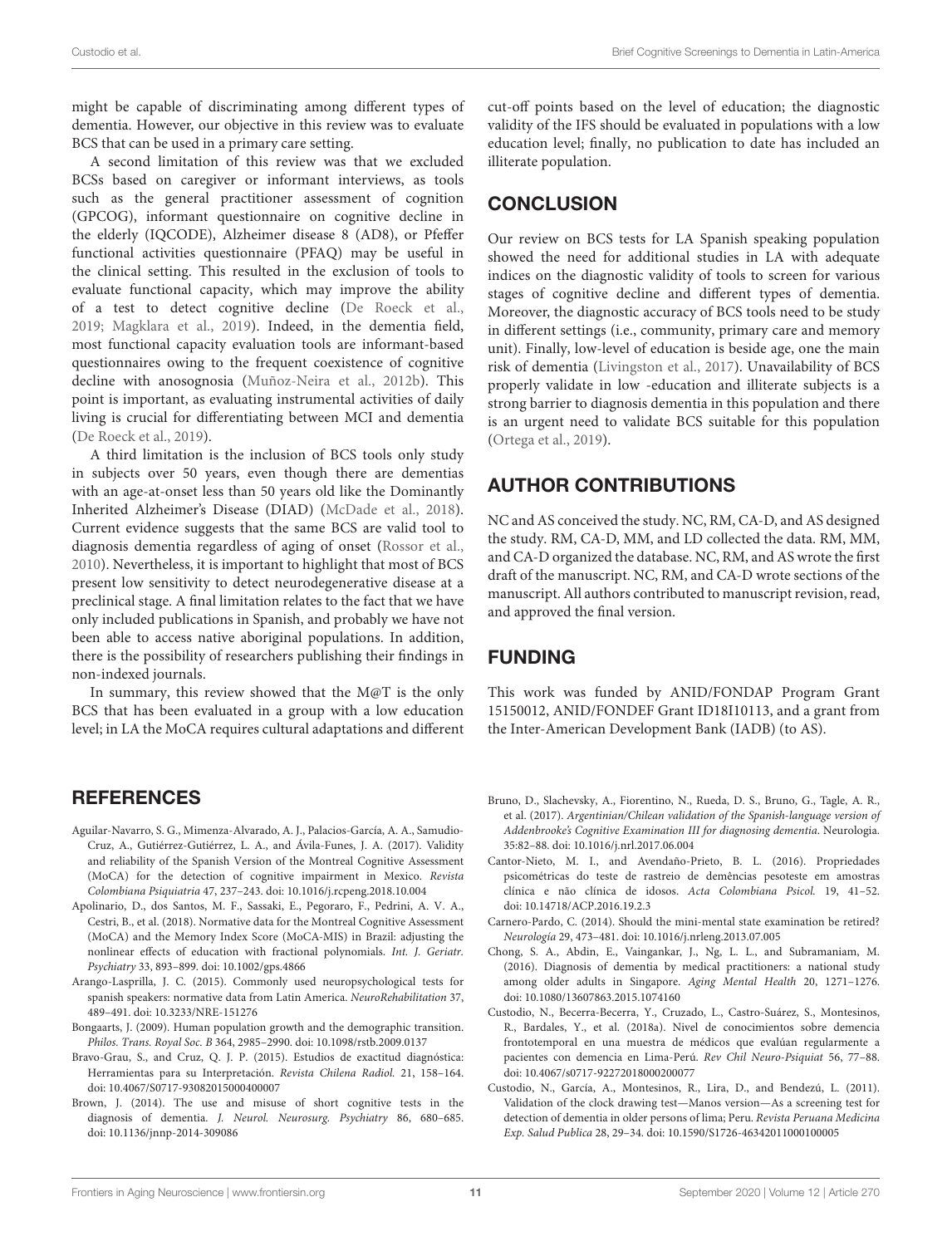- <span id="page-11-17"></span>Custodio, N., Herrera-Perez, E., Lira, D., Roca, M., Manes, F., Báez, S., et al. (2016). Evaluation of the INECO Frontal Screening and the Frontal Assessment Battery in Peruvian patients with Alzheimer's disease and behavioral variant Frontotemporal dementia. ENeurologicalSci 5:1. doi: [10.1016/j.ensci.2016.11.001](https://doi.org/10.1016/j.ensci.2016.11.001)
- <span id="page-11-15"></span>Custodio, N., Lira, D., Herrera-Perez, E., Montesinos, R., Castro-Suarez, S., Cuenca-Alfaro, J., et al. (2017a). Memory alteration test to detect amnestic mild cognitive impairment and early Alzheimer's dementia in population with low educational level. Front. Aging Neurosci. 9:278. doi: [10.3389/fnagi.2017.00278](https://doi.org/10.3389/fnagi.2017.00278)
- <span id="page-11-14"></span>Custodio, N., Lira, D., Herrera-Perez, E., Nuñez del Prado, L., Parodi, J., Guevara-Silva, E., et al. (2014). The memory alteration test discriminates between cognitively healthy status, mild cognitive impairment and Alzheimer's disease. Dementia Geriatric Cognitive Disord. Extra 4, 314–321. doi: [10.1159/000365280](https://doi.org/10.1159/000365280)
- <span id="page-11-11"></span>Custodio, N., Lira, D., Montesinos, R., Gleichgerrcht, E., and Manes, F. (2012). Utilidad del Addenbrooke' s Cognitive Examination versión en español en pacientes peruanos con enfermedad de Alzheimer y demencia frontotemporal. Rev. Arg. de Psiquiat XXIII, 165–172. Availabe online at: [https://www.](https://www.researchgate.net/publication/233397502_Usefulness_of_the_Addenbrooke) [researchgate.net/publication/233397502\\_Usefulness\\_of\\_the\\_Addenbrooke's\\_](https://www.researchgate.net/publication/233397502_Usefulness_of_the_Addenbrooke) [Cognitive\\_Examination\\_Spanish\\_version\\_in\\_Peruvian\\_patients\\_with\\_](https://www.researchgate.net/publication/233397502_Usefulness_of_the_Addenbrooke) Alzheimer's disease and Frontotemporal Dementia
- <span id="page-11-4"></span>Custodio, N., Montesinos, R., and Alarcón, J. (2018b). Evolución histórica del concepto y criterios actuales para el diagnóstico de demencia. Revista Neuro-Psiquiatria 81, 165–179. doi: [10.20453/rnp.v81i4.3438](https://doi.org/10.20453/rnp.v81i4.3438)
- <span id="page-11-33"></span>Custodio, N., Montesinos, R., Lira, D., Herrera-Perez, E., Bardales, Y., and Valeriano-Lorenzo, L. (2017b). Evolution of short cognitive test performance in stroke patients with vascular cognitive impairment and vascular dementia: baseline evaluation and follow-up. Dementia Neuropsychol. 11:7. doi: [10.1590/1980-57642016dn11-040007](https://doi.org/10.1590/1980-57642016dn11-040007)
- <span id="page-11-0"></span>Custodio, N., Wheelock, A., Thumala, D., and Slachevsky, A. (2017c). Dementia in Latin America: epidemiological evidence and implications for public policy. Front. Aging Neurosci. 9:221. doi: [10.3389/fnagi.2017.00221](https://doi.org/10.3389/fnagi.2017.00221)
- <span id="page-11-5"></span>De Beaman, S. R., Beaman, P. E., Garcia-Peña, C., Villa, M. A., Heres, J., Córdova, A., et al. (2004). Validation of a modified version of the Mini-Mental State Examination (MMSE) in Spanish. Aging Neuropsychol. Cognit. 11, 1–11. doi: [10.1076/anec.11.1.1.29366](https://doi.org/10.1076/anec.11.1.1.29366)
- <span id="page-11-20"></span>De Roeck, E. E., De Deyn, P. P., Dierckx, E., and Engelborghs, S. (2019). Brief cognitive screening instruments for early detection of Alzheimer's disease: a systematic review. Alzheimer's Res. Therapy 11, 1–14. doi: [10.1186/s13195-019-0474-3](https://doi.org/10.1186/s13195-019-0474-3)
- <span id="page-11-24"></span>de Vet, H. C. W., Terwee, C. B., Knol, D. L., and Bouter, L. M. (2006). When to use agreement versus reliability measures. J. Clin. Epidemiol. 59, 1033–1039. doi: [10.1016/j.jclinepi.2005.10.015](https://doi.org/10.1016/j.jclinepi.2005.10.015)
- <span id="page-11-29"></span>Delgado Derio, C., Guerrero Bonnet, S., Troncoso Ponce, M., Araneda Yañez, A., Slachevsky Chonchol, A., and Behrens Pellegrino, M. I. (2013). Memory, fluency, and orientation (MEFO): A 5-minute screening test for cognitive decline. Neurología 28, 400–407. doi: [10.1016/j.nrleng.2012.10.001](https://doi.org/10.1016/j.nrleng.2012.10.001)
- <span id="page-11-10"></span>Delgado, C., Araneda, A., and Behrens, M. I. (2017). Validation of the Spanishlanguage version of the Montreal Cognitive Assessment test in adults older than 60 years. Neurologia 34, 376–385. doi: [10.1016/j.nrl.2017.01.013](https://doi.org/10.1016/j.nrl.2017.01.013)
- <span id="page-11-18"></span>Dua, T., Barbui, C., Clark, N., Fleischmann, A., Poznyak, V., van Ommeren, M., et al. (2011). Evidence-based guidelines for mental, neurological, and substance use disorders in low- and middle-income countries: summary of WHO recommendations. PLoS Med. 8:1122. doi: [10.1371/journal.pmed.1001122](https://doi.org/10.1371/journal.pmed.1001122)
- <span id="page-11-7"></span>Dubois, B., Slachevskya, Litvan, I., and Pillon, B. (2000). The FAB. Neurology 55, 1621–1626. doi: [10.1212/WNL.55.11.1621](https://doi.org/10.1212/WNL.55.11.1621)
- <span id="page-11-28"></span>Fiorentino, N., Gleichgerrcht, E., Roca, M., Cetkovich, M., Manes, F., and Torralva, T. (2013). The INECO Frontal Screening tool differentiates behavioral variant. Dement Neuropsychol. 7, 33–39. doi: [10.1590/S1980-57642013DN70100006](https://doi.org/10.1590/S1980-57642013DN70100006)
- <span id="page-11-6"></span>Franco-Marina, F., García-González, J., Wagner-Echeagaray, F., Gallo, J., Ugalde, O., and Sánchez-García, S. (2010). The Mini-mental State Examination revisited: ceiling and floor effects after score adjustment for educational level in an aging Mexican population. Int. Psychogeriatrics 22, 72–81. doi: [10.1017/S1041610209990822](https://doi.org/10.1017/S1041610209990822)
- <span id="page-11-9"></span>Gil, L., Ruiz De Sánchez, C., Gil, F., Romero, S. J., and Pretelt Burgos, F. (2014). Validation of the Montreal Cognitive Assessment (MoCA) in Spanish as a screening tool for mild cognitive impairment and mild dementia in patients over 65 years old in Bogotá, Colombia. Int. J. Geriatric Psychiatry 30, 655–662. doi: [10.1002/gps.4199](https://doi.org/10.1002/gps.4199)
- <span id="page-11-3"></span>Gleichgerrcht, E., Flichtentrei, D., and Manes, F. (2011). How much do physicians in latin america know about behavioral variant frontotemporal dementia? J. Mol. Neurosci. 45, 609–617. doi: [10.1007/s12031-011-9556-9](https://doi.org/10.1007/s12031-011-9556-9)
- <span id="page-11-8"></span>Gómez, F., Zunzunegui, M. V., Lord, C., Alvarado, B., and García, A. (2013). Applicability of the MoCA-S test in populations with little education in Colombia. Int. J. Geriatric Psychiatry 28, 813–820. doi: [10.1002/gps.3885](https://doi.org/10.1002/gps.3885)
- <span id="page-11-12"></span>Herrera-Pérez, E., Custodio, N., Lira, D., Montesinos, R., and Bendezu, L. (2013). Validity of addenbrooke's cognitive examination to discriminate between incipient dementia and depression in elderly patients of a Private Clinic in Lima, Peru. Dementia Geriatric Cognitive Disord. Extra 3, 333–341. doi: [10.1159/000354948](https://doi.org/10.1159/000354948)
- <span id="page-11-31"></span>Ihara, M., Okamoto, Y., and Takahashi, R. (2013). Suitability of the montreal cognitive assessment versus the mini-mental state examination in detecting vascular cognitive impairment. J. Stroke Cerebrovasc. Dis. 22, 737–741. doi: [10.1016/j.jstrokecerebrovasdis.2012.01.001](https://doi.org/10.1016/j.jstrokecerebrovasdis.2012.01.001)
- <span id="page-11-16"></span>Ihnen Jory, J., Bruna, A. A., Muñoz-Neira, C., and Slachevsky, A. (2013). Chilean version of the INECO Psychometric properties and diagnostic accuracy. Dementia Neuropsychol. 7, 40–47. doi: [10.1590/S1980-57642013DN70100007](https://doi.org/10.1590/S1980-57642013DN70100007)
- <span id="page-11-19"></span>Instituto Nacional de Estadística e Informática. (2018). Perú: Crecimiento y Distribución de la Población, 2017. Lima: PRIMEROS RESULTADOS.
- <span id="page-11-26"></span>Iturra-mena, A. M. (2007). Adaptation and preliminary validation of a screening test for dementia in Chile: the eurotest. Rev. Chil. Neuro-Psiquiat 45, 296–304. doi: [10.4067/S0717-92272007000400005](https://doi.org/10.4067/S0717-92272007000400005)
- <span id="page-11-27"></span>Labos, E., Trojanowski, S., and Ruiz, C. (2008). Prueba de recuerdo libre/facilitado con recuerdo inmediato version verbal de la FCSRT-IR <sup>∗</sup> Adaptación y normas en lengua española. Revista Neurol. Argentina 33, 50–66.
- <span id="page-11-23"></span>Landis, J. R., and Koch, G. G. (1977). The measurement of observer agreement for categorical data. Biometrics 33:159. doi: [10.2307/2529310](https://doi.org/10.2307/2529310)
- <span id="page-11-36"></span>Livingston, G., Sommerlad, A., Orgeta, V., Costafreda, S. G., Huntley, J., Ames, D., et al. (2017). Dementia prevention, intervention, and care. Lancet. 390, 2673–734. doi: [10.1016/S0140-6736\(17\)31363-6](https://doi.org/10.1016/S0140-6736(17)31363-6)
- <span id="page-11-30"></span>Maestre, G. E., Mena, L. J., Melgarejo, J. D., Aguirre-Acevedo, D. C., Pino-Ramírez, G., Urribarrí, M., et al. (2018). Incidence of dementia in elderly Latin Americans: results of the Maracaibo aging study. Alzheimer Dementia 14, 140–147. doi: [10.1016/j.jalz.2017.06.2636](https://doi.org/10.1016/j.jalz.2017.06.2636)
- <span id="page-11-21"></span>Magklara, E., Stephan, B. C. M., and Robinson, L. (2019). Current approaches to dementia screening and case finding in low- and middle-income countries: research update and recommendations. Int. J. Geriatric Psychiatry 34, 3–7. doi: [10.1002/gps.4969](https://doi.org/10.1002/gps.4969)
- <span id="page-11-2"></span>Mansfield, E., Noble, N., Sanson-Fisher, R., Mazza, D., and Bryant, J. (2019). Primary care physicians' perceived barriers to optimal dementia care: a systematic review. Gerontologist 59, e697–e708. doi: [10.1093/geront/gny067](https://doi.org/10.1093/geront/gny067)
- <span id="page-11-35"></span>McDade, E., Wang, G., Gordon, B. A., Hassenstab, J., Benzinger, T. L. S., Buckles, V., et al. (2018). Longitudinal cognitive and biomarker changes in dominantly inherited Alzheimer disease. Neurology 91, e1295–e1306. doi: [10.1212/WNL.0000000000006277](https://doi.org/10.1212/WNL.0000000000006277)
- <span id="page-11-25"></span>McGraw, K., and Wong, S. (1996). Forming inferences about some intraclass correlation coefficients. Psychol. Methods 1, 30–46. doi: [10.1037/1082-989X.1.1.30](https://doi.org/10.1037/1082-989X.1.1.30)
- <span id="page-11-22"></span>Moher, D., Shamseer, L., Clarke, M., Ghersi, D., Liberati, A., Petticrew, M., et al. (2015). Preferred reporting items for systematic review and meta-analysis protocols (PRISMA-P) 2015 statement. Syst. Rev. 4:1. doi: [10.1186/2046-4053-4-1](https://doi.org/10.1186/2046-4053-4-1)
- <span id="page-11-13"></span>Muñoz-Neira, C., Henríquez, C. H. F., Josefina Ihnen, J., Mauricio Sánchez, C., Patricia Flores, M., and Slachevsky, C. H. A. (2012a). Propiedades psicométricas y utilidad diagnóstica del Addenbrooke's Cognitive Examination-Revised (ACE-R) en una muestra de ancianos chilenos. Revista Medica Chile 140, 1006–1013. doi: [10.4067/S0034-98872012000800006](https://doi.org/10.4067/S0034-98872012000800006)
- <span id="page-11-34"></span>Muñoz-Neira, C., López, O. L., Riveros, R., Núñez-Huasaf, J., Flores, P., and Slachevsky, A. (2012b). The technology—activities of daily living questionnaire: a version with a technology-related subscale. Dementia Geriatric Cognitive Disord. 33, 361–371. doi: [10.1159/000338606](https://doi.org/10.1159/000338606)
- <span id="page-11-1"></span>Nakamura, A. E., Opaleye, D., Tani, G., and Ferri, C. P. (2015). Dementia underdiagnosis in Brazil. Lancet 385, 418–419. doi: [10.1016/S0140-6736\(15\)60153-2](https://doi.org/10.1016/S0140-6736(15)60153-2)
- <span id="page-11-32"></span>O'Driscoll, C., and Shaikh, M. (2017). Cross cultural applicability of the Montreal Cognitive Assessment (MoCA): a systematic review. J. Alzheimer's Dis. 58, 789–801. doi: [10.3233/JAD-161042](https://doi.org/10.3233/JAD-161042)